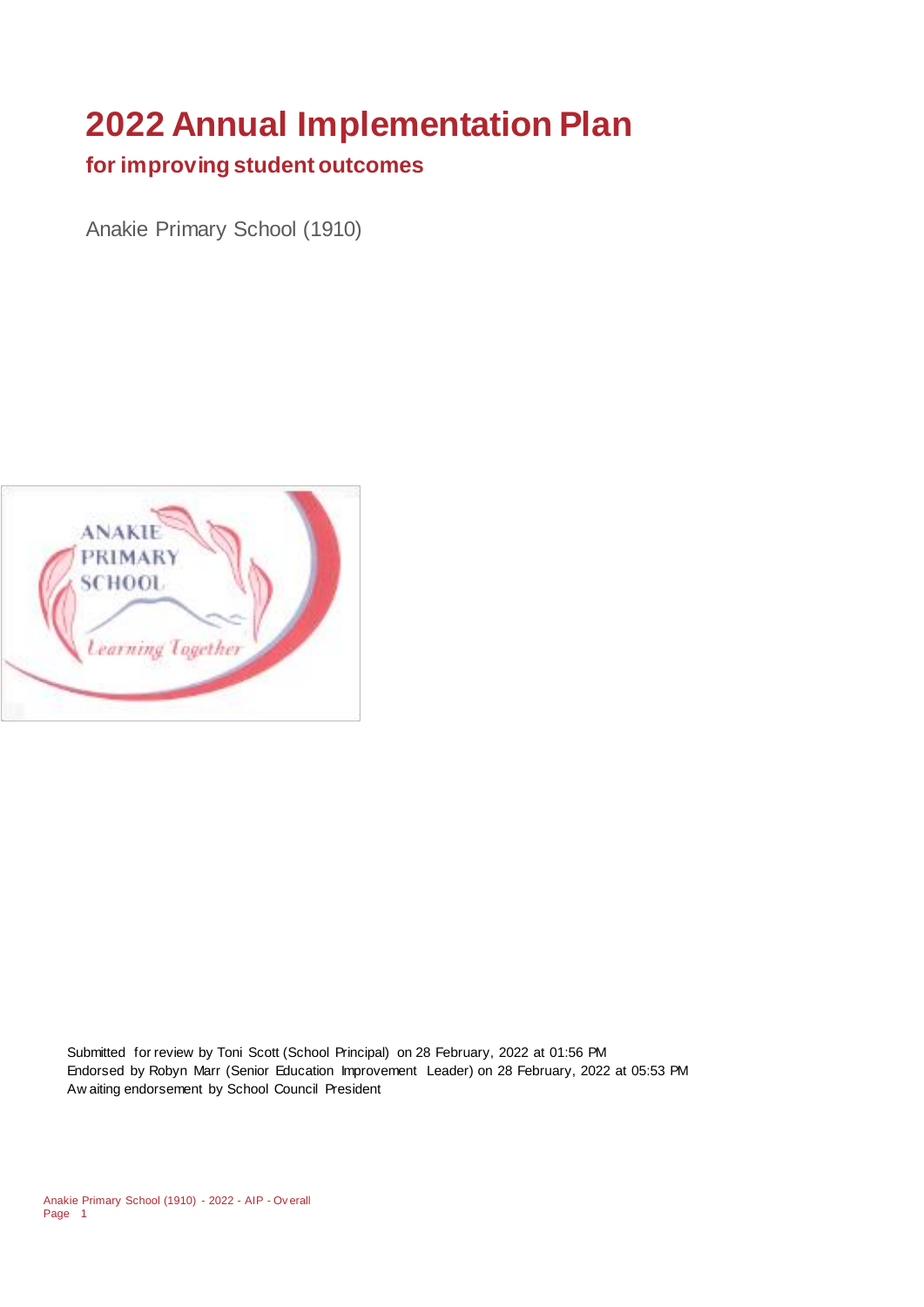## **Self-evaluation Summary - 2022**

|                                    | <b>FISO 2.0 Dimensions</b>                                                                                                                                                                                                       | <b>Self-evaluation Level</b> |
|------------------------------------|----------------------------------------------------------------------------------------------------------------------------------------------------------------------------------------------------------------------------------|------------------------------|
| <b>Teaching</b><br>and<br>Learning | Documented teaching and learning program based on the Victorian<br>Curriculum and senior secondary pathways, incorporating extra-<br>curricula programs                                                                          |                              |
|                                    | Use of common and subject-specific high impact teaching and<br>learning strategies as part of a shared and responsive teaching and<br>learning model implemented through positive and supportive student-<br>staff relationships | Embedding                    |

| <b>Assessment</b> | Systematic use of assessment strategies and measurement practices<br>to obtain and provide feedback on student learning growth, attainment<br>and wellbeing capabilities | Embedding |
|-------------------|--------------------------------------------------------------------------------------------------------------------------------------------------------------------------|-----------|
|                   | Systematic use of data and evidence to drive the prioritisation,<br>development, and implementation of actions in schools and<br>classrooms.                             |           |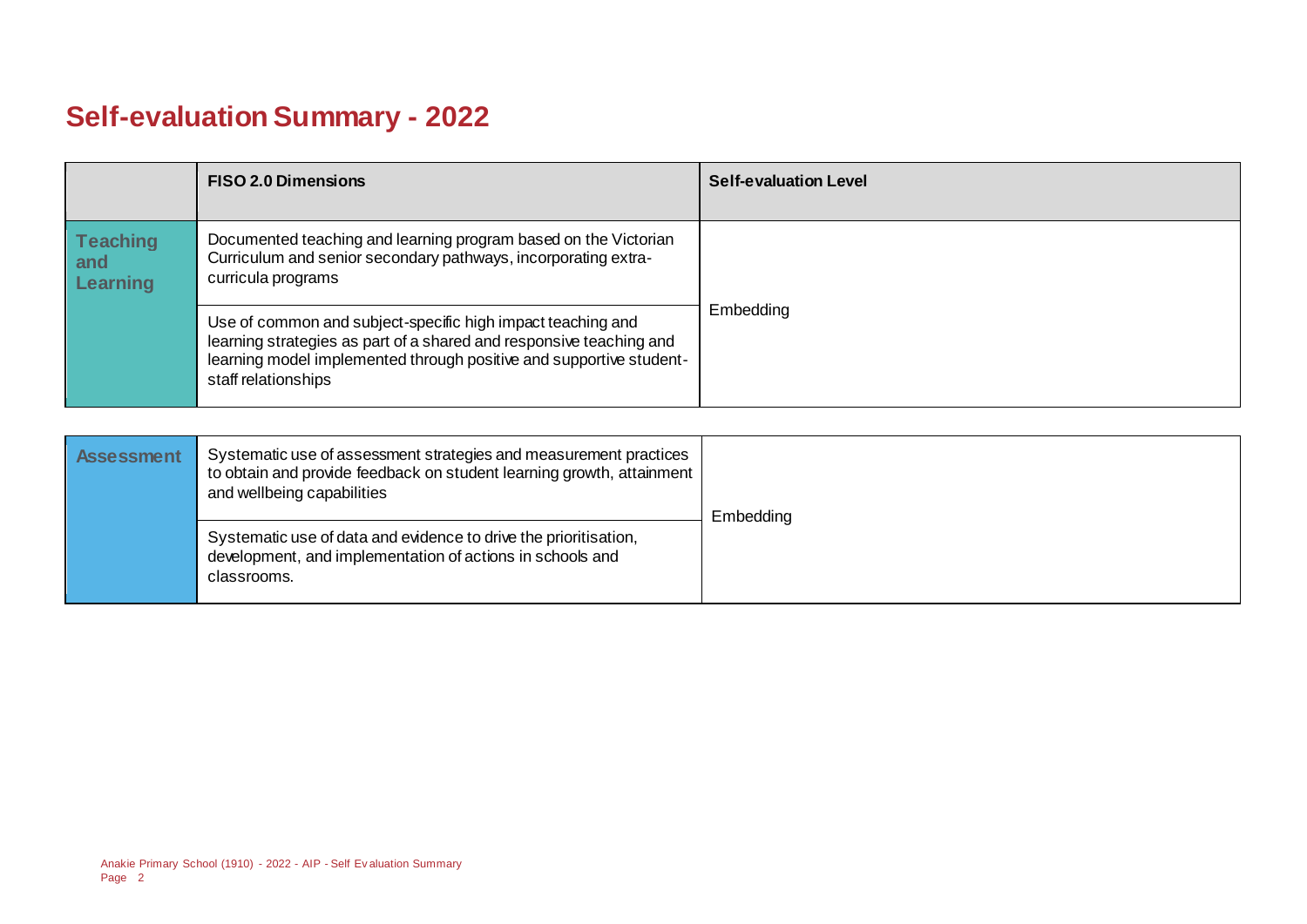| Leadership | The strategic direction and deployment of resources to create and<br>reflect shared goals and values; high expectations; and a positive,<br>safe and orderly learning environment | Embedding |
|------------|-----------------------------------------------------------------------------------------------------------------------------------------------------------------------------------|-----------|
|            | Shared development of a culture of respect and collaboration with<br>positive and supportive relationships between students and staff at the<br>core                              |           |

| <b>Engagement</b> | Activation of student voice and agency, including in leadership and<br>learning, to strengthen students' participation and engagement in<br>school                                    | Embedding |
|-------------------|---------------------------------------------------------------------------------------------------------------------------------------------------------------------------------------|-----------|
|                   | Strong relationships and active partnerships between schools and<br>families/carers, communities, and organisations to strengthen<br>students' participation and engagement in school |           |

| <b>Support</b> | Responsive, tiered and contextualised approaches and strong<br>relationships to support student learning, wellbeing and inclusion                                         |           |
|----------------|---------------------------------------------------------------------------------------------------------------------------------------------------------------------------|-----------|
|                | Effective use of resources and active partnerships with families/carers,<br>specialist providers and community organisations to provide<br>responsive support to students | Embedding |

| Enter your reflective comments | The degree of progress made on the development of a documented curriculum based on evidence based practice has been<br>reaffirming. There is a consistent approach across all classrooms in regard to the instructional model, supported by<br>timetabled coaching and peer feedback opportunities. Gains have been made across all domains on the staff survey, and |
|--------------------------------|----------------------------------------------------------------------------------------------------------------------------------------------------------------------------------------------------------------------------------------------------------------------------------------------------------------------------------------------------------------------|
|                                | student feedback on the student survey is positive. With strong foundations in place, we are beginning to see some<br>pleasing outcomes in regard to learning data, particularly in regard to students who were not reaching expected standard.                                                                                                                      |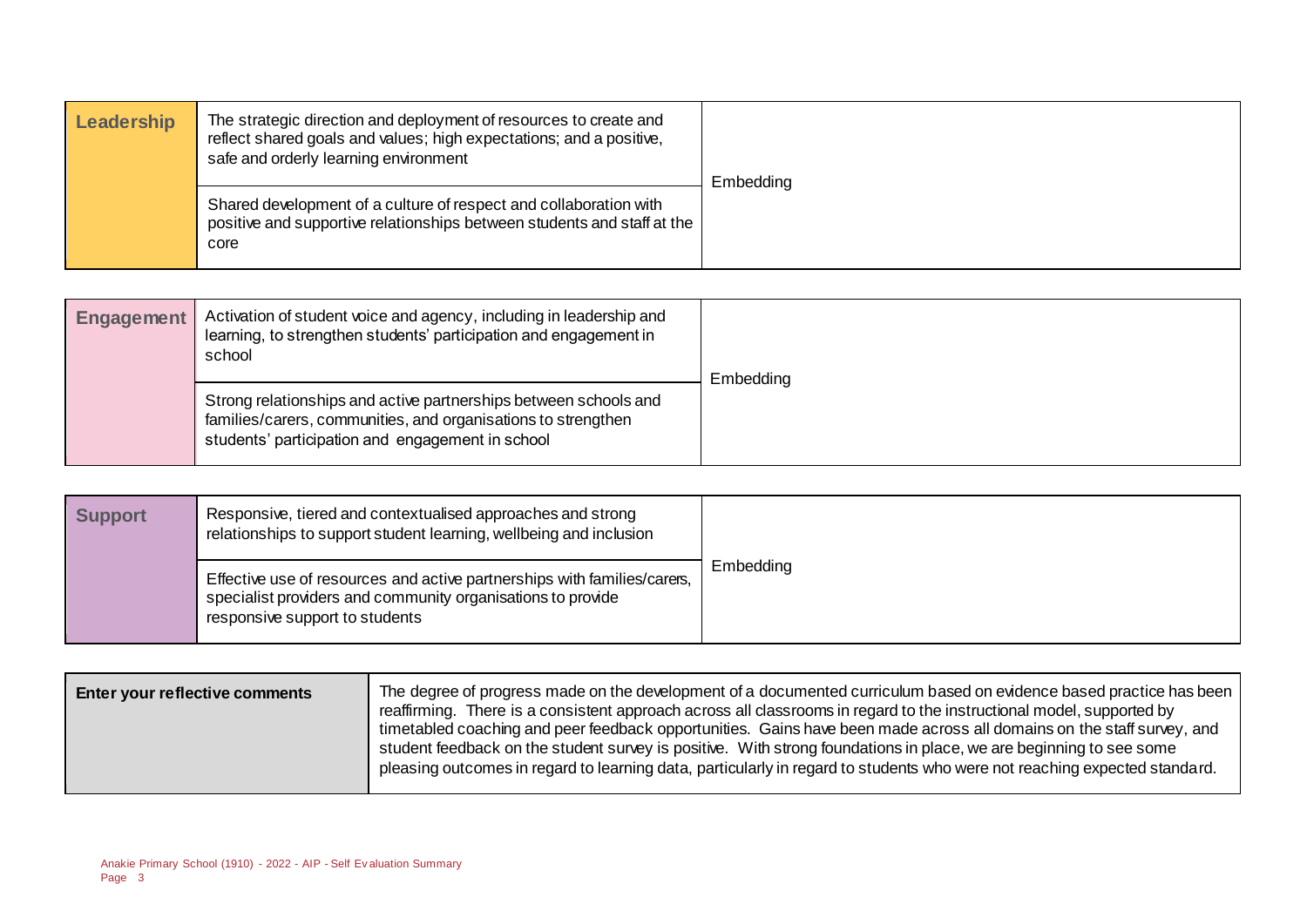| <b>Considerations for 2022</b>   | Continued focus on the importance of daily attendance and additional incentives for positive attendance rates. Extending<br>learning opportunities for students at the upper end of the learning spectrum through greater vigilance with a differentiated<br>approach. Staff professional learning through the PLC Intake in Semester 2, which will also promote a differentiated<br>approach and staff capability to implement this. Professional learning for all teachers to ensure a inclusive learning<br>environment in all classrooms, with necessary adjustments for targeted students. |
|----------------------------------|-------------------------------------------------------------------------------------------------------------------------------------------------------------------------------------------------------------------------------------------------------------------------------------------------------------------------------------------------------------------------------------------------------------------------------------------------------------------------------------------------------------------------------------------------------------------------------------------------|
| Documents that support this plan |                                                                                                                                                                                                                                                                                                                                                                                                                                                                                                                                                                                                 |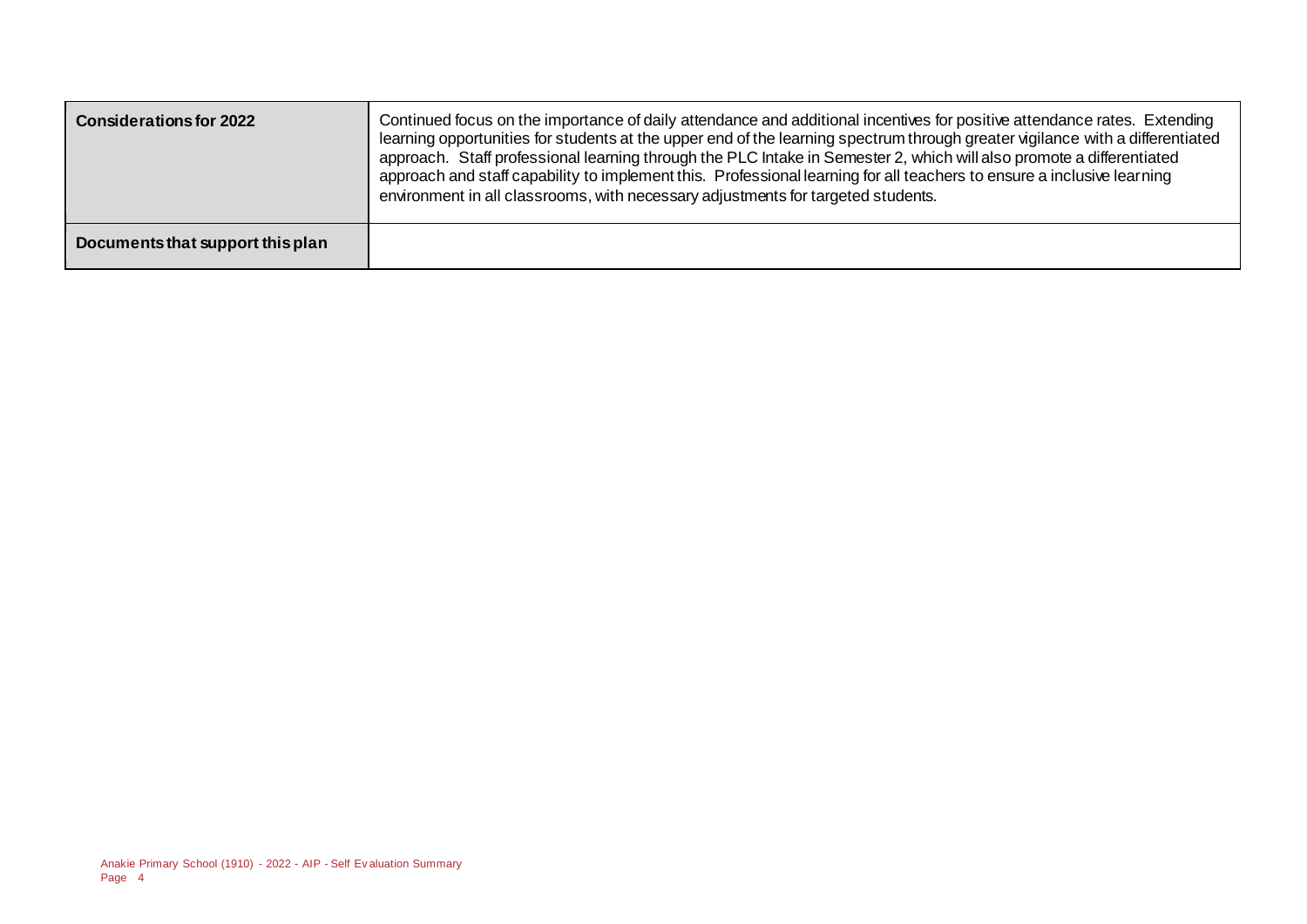### **SSP Goals Targets and KIS**

| Goal 1                                                  | <b>2022 Priorities Goal</b><br><br>h><br>Some of our students have thrived in the remote learning environment, others have maintained their learning progress,<br>and some need extra learning and wellbeing support despite the best efforts of their teachers and families. In 2022 we will<br>continue to focus on student learning - with an increased focus on numeracy - and student wellbeing through the 2022<br>Priorities Goal, a learning Key Improvement Strategy and a wellbeing Key Improvement Strategy. We will teach and<br>support each student at their point of need and in line with FISO. |  |
|---------------------------------------------------------|-----------------------------------------------------------------------------------------------------------------------------------------------------------------------------------------------------------------------------------------------------------------------------------------------------------------------------------------------------------------------------------------------------------------------------------------------------------------------------------------------------------------------------------------------------------------------------------------------------------------|--|
| Target 1.1                                              | Support for the 2022 Priorities                                                                                                                                                                                                                                                                                                                                                                                                                                                                                                                                                                                 |  |
| Key Improvement Strategy 1.a<br>Priority 2022 Dimension | Learning - Support both those who need extra support and those who have thrived to continue to extend their learning,<br>especially in numeracy                                                                                                                                                                                                                                                                                                                                                                                                                                                                 |  |
| Key Improvement Strategy 1.b<br>Priority 2022 Dimension | Wellbeing - Effectively mobilise available resources to support students' wellbeing and mental health, especially the most<br>vulnerable                                                                                                                                                                                                                                                                                                                                                                                                                                                                        |  |
| Goal 2                                                  | To improve student learning outcomes.                                                                                                                                                                                                                                                                                                                                                                                                                                                                                                                                                                           |  |
| Target 2.1                                              | To increase at and above Benchmark NAPLAN growth in:<br>• Reading from 80% (2021) to 90% (2025)<br>• Writing from 60% (2021) to 80% (2025)<br>• Numeracy from 79% (2021) to 85% (2025)                                                                                                                                                                                                                                                                                                                                                                                                                          |  |
| Target 2.2                                              | To increase the percentage of the students in the top 2 NAPLAN bands at Year 5 who were in the top 2<br>NAPLAN bands at Year 3 in:<br>• Reading from 40% (2021) to 50% (2025)<br>• Writing from 29% (2021) to 40% (2025)                                                                                                                                                                                                                                                                                                                                                                                        |  |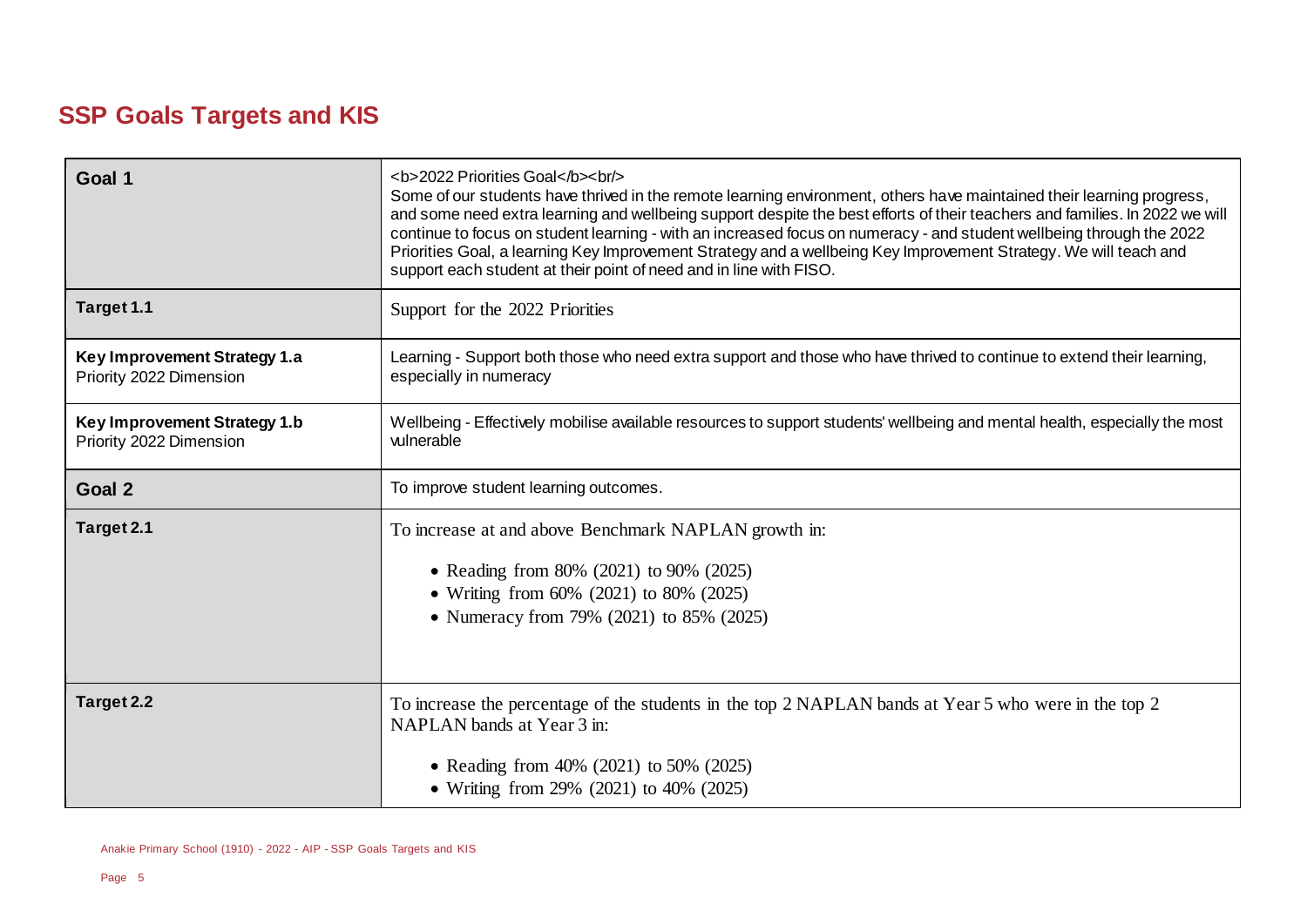|                                                                                         | • Numeracy from 25% (2021) to 40% (2025)                                                                                                 |  |
|-----------------------------------------------------------------------------------------|------------------------------------------------------------------------------------------------------------------------------------------|--|
|                                                                                         |                                                                                                                                          |  |
| Target 2.3                                                                              | To increase the percentage of positive responses on the AtoSS factors:                                                                   |  |
|                                                                                         | • Differentiated learning from 85% (2021) to 90% (2025)                                                                                  |  |
|                                                                                         | • Effective teacher time from $76\%$ (2021) to 85% (2025)<br>• Self-regulation and goal setting from 83% (2021) to 90% (2025)            |  |
|                                                                                         |                                                                                                                                          |  |
|                                                                                         |                                                                                                                                          |  |
| Target 2.4                                                                              | To increase the percentage of positive responses on the Staff Opinion Survey factors Academic emphasis from<br>75% (2020) to 90% (2025). |  |
|                                                                                         |                                                                                                                                          |  |
| <b>Key Improvement Strategy 2.a</b><br>Instructional and shared leadership              | Embed the PLC process.                                                                                                                   |  |
| <b>Key Improvement Strategy 2.b</b><br><b>Building practice excellence</b>              | Increase teacher capability to differentiate learning.                                                                                   |  |
| <b>Key Improvement Strategy 2.c</b><br>Empowering students and building school<br>pride | Increase student agency in their learning.                                                                                               |  |
| Goal 3                                                                                  | To improve student wellbeing and engagement.                                                                                             |  |
| Target 3.1                                                                              | To increase the percentage of positive responses on the AtoSS factors:                                                                   |  |
|                                                                                         | • Teacher concern from 80% (2021) to 90% (2025)                                                                                          |  |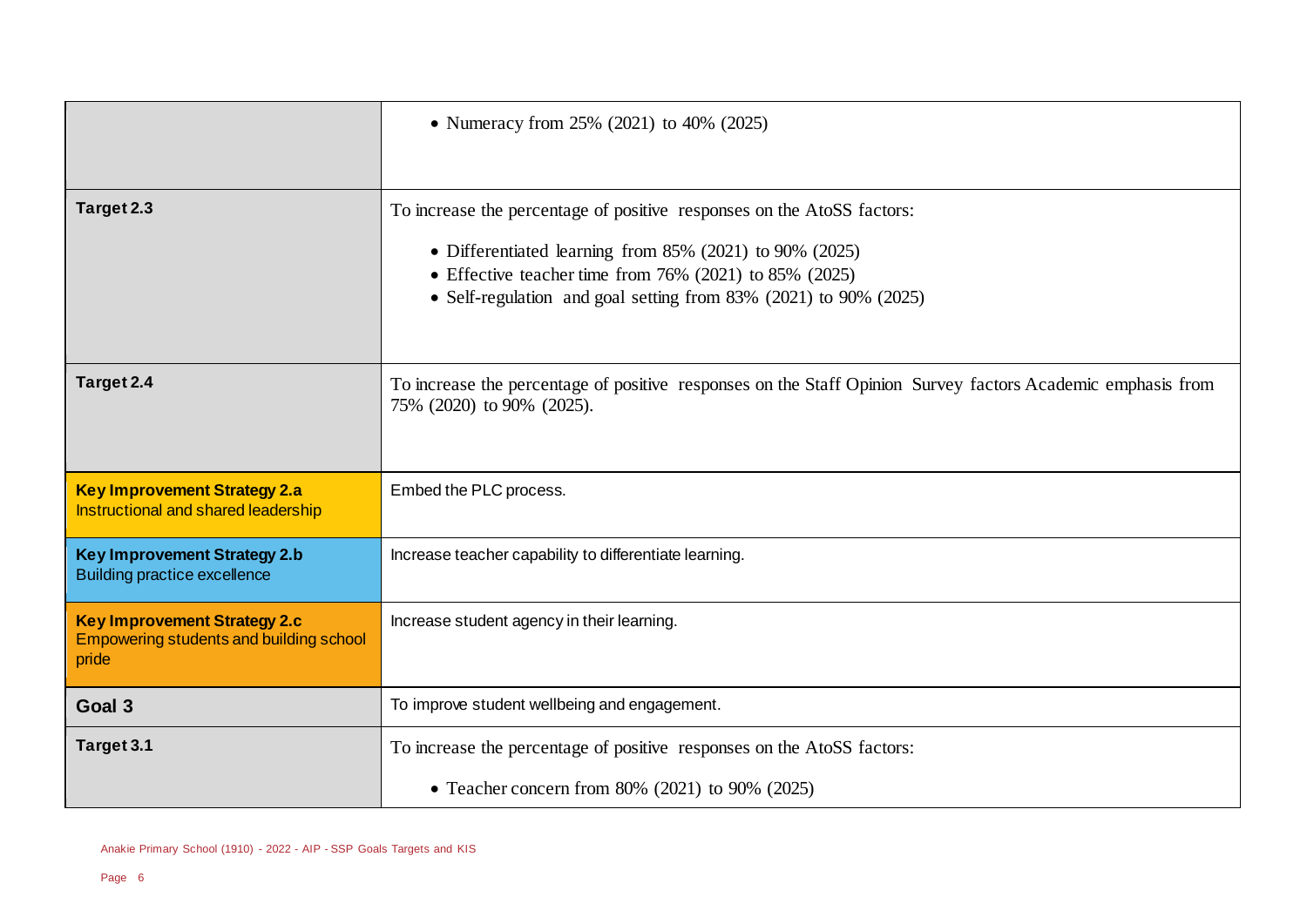|                                                                    | • School connectedness from $82\%$ (2021) to 90% (2025)                                                                                      |
|--------------------------------------------------------------------|----------------------------------------------------------------------------------------------------------------------------------------------|
| Target 3.2                                                         | To decrease the number of students with $10 - 19.5$ days absence from 28% (2020) to 20% (2025).                                              |
| Target 3.3                                                         | To increase the percentage of positive responses on the Parent Opinion Survey factors Positive Transitions from<br>57% (2020) to 75% (2025). |
| <b>Key Improvement Strategy 3.a</b><br><b>Health and wellbeing</b> | Embed Disability and Inclusion initiative.                                                                                                   |
| Key Improvement Strategy 3.b<br><b>Building communities</b>        | Enhance community connections.                                                                                                               |
| <b>Key Improvement Strategy 3.c</b><br><b>Health and wellbeing</b> | Embed whole-school approach to engagement                                                                                                    |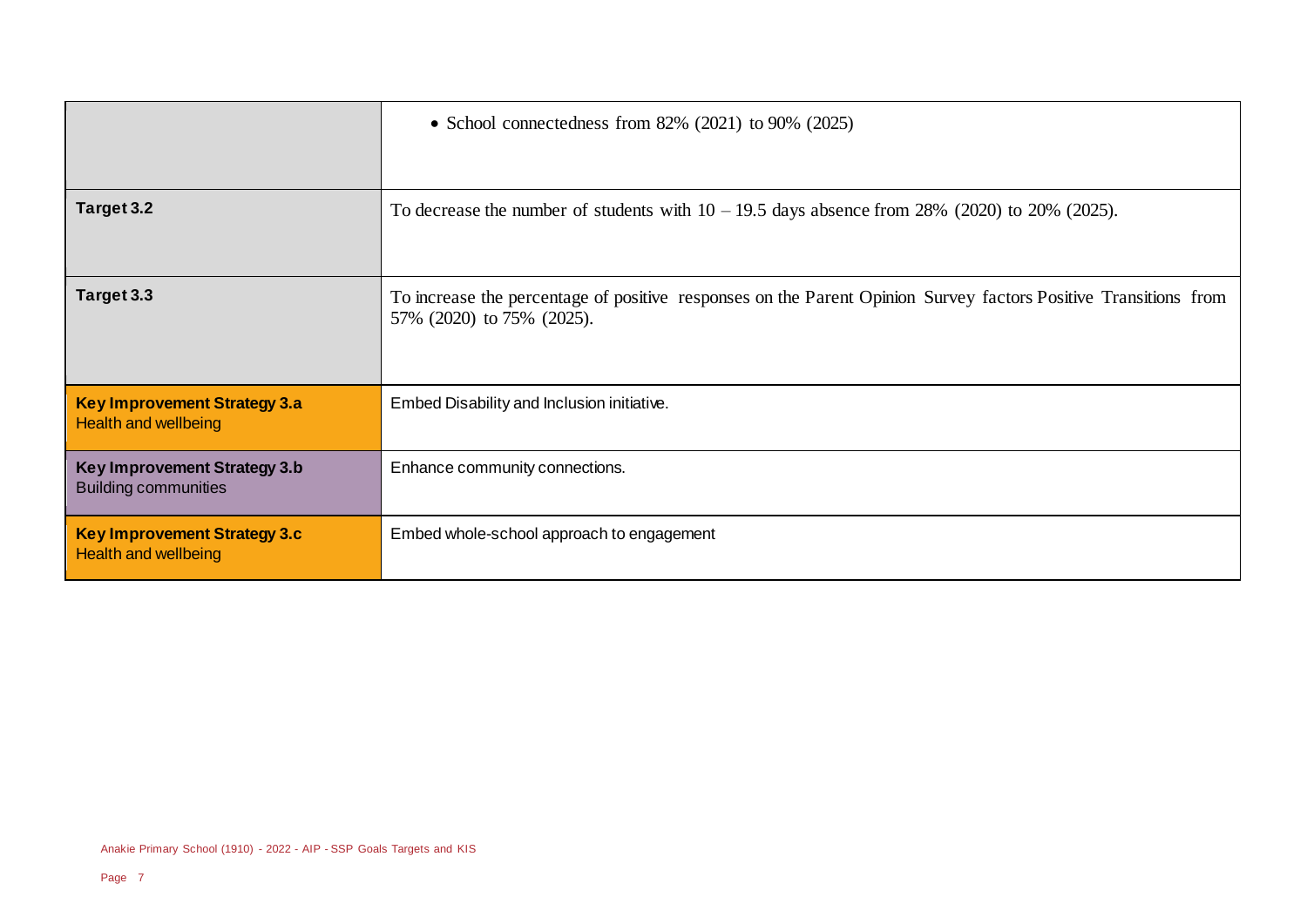### **Select Annual Goals and KIS**

| <b>Four Year Strategic Goals</b>                                                                                                                                                              | Is this<br>selected for<br>focus this<br>year? | <b>Four Year Strategic Targets</b>                                                                                                                                                     | 12 month target<br>The 12 month target is an incremental step<br>tow ards meeting the 4-year target, using the<br>same data set.                                                                                                                                                                                                       |
|-----------------------------------------------------------------------------------------------------------------------------------------------------------------------------------------------|------------------------------------------------|----------------------------------------------------------------------------------------------------------------------------------------------------------------------------------------|----------------------------------------------------------------------------------------------------------------------------------------------------------------------------------------------------------------------------------------------------------------------------------------------------------------------------------------|
| <b>2022 Priorities Goal</b><br><br><br>Some of our students have thrived in<br>the remote learning environment,<br>others have maintained their learning<br>progress, and some need extra<br> | Yes                                            | Support for the 2022 Priorities                                                                                                                                                        | For all students to make at least 12<br>months learning growth in the 12 month<br>period using teacher judgement data in<br>Reading, Writing and Mathematics from<br>Dec 2021 - Dec 2022.                                                                                                                                              |
| To improve student learning<br>outcomes.                                                                                                                                                      | Yes                                            | To increase at and above Benchmark NAPLAN growth in:<br>• Reading from 80% (2021) to 90% (2025)<br>• Writing from 60% (2021) to 80% (2025)<br>• Numeracy from 79% (2021) to 85% (2025) | Whilst we do not have benchmark growth<br>data for the Yr 3 or 5 cohort from 2020<br>due to the pandemic, the following goals<br>have been set for 2022:<br>To increase at and above Benchmark<br>NAPLAN growth in:<br>- Reading from 80% 2021 - 80% 2022<br>- Writing from 60% 2021 - 60% 2022<br>- Numeracy from 80% 2021 - 80% 2022 |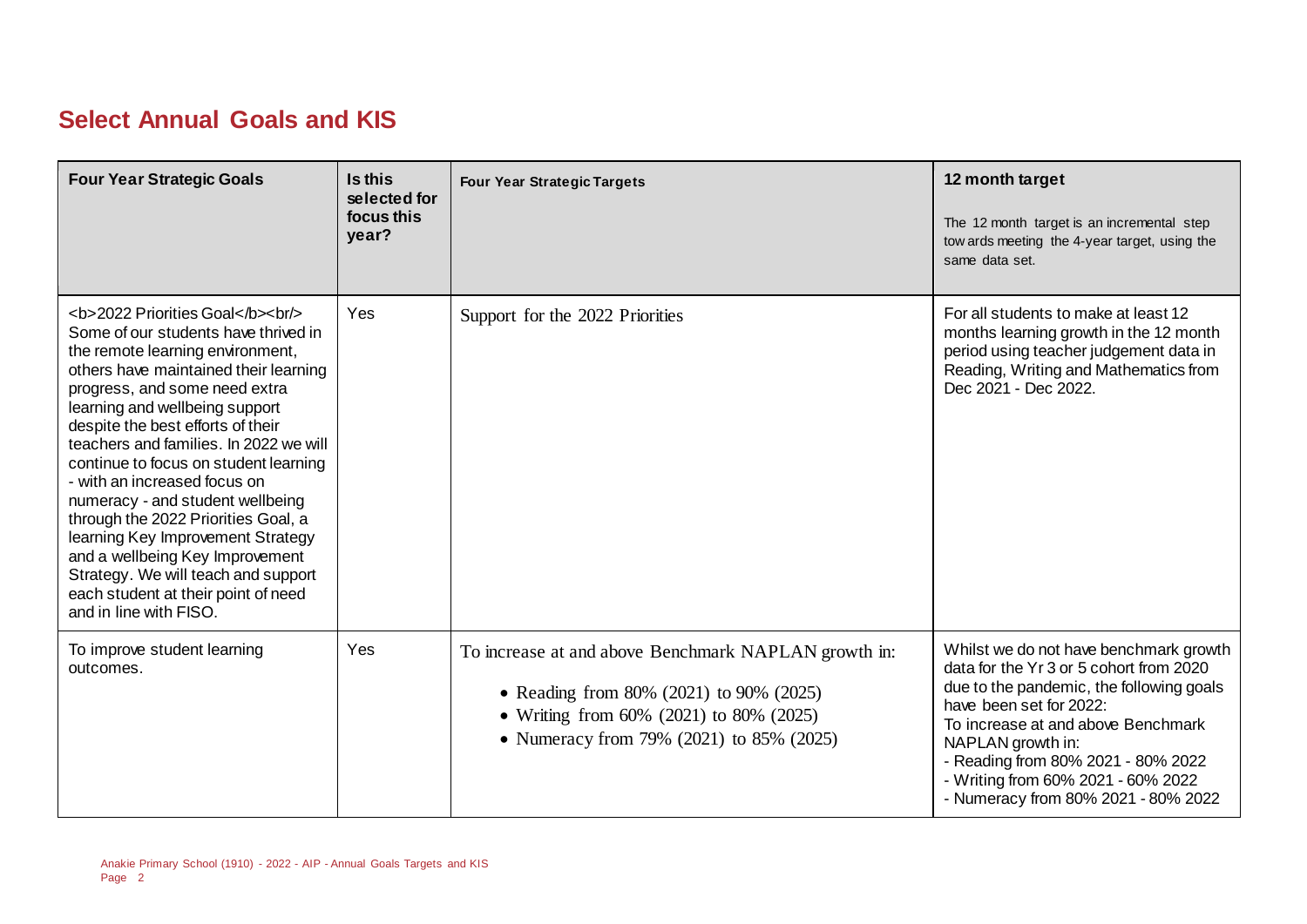|                                                 |     | To increase the percentage of the students in the top 2<br>NAPLAN bands at Year 5 who were in the top 2 NAPLAN<br>bands at Year 3 in:<br>• Reading from 40% (2021) to 50% (2025)<br>• Writing from 29% (2021) to 40% (2025)<br>• Numeracy from 25% (2021) to 40% (2025)     | Whilst we do not have top 2 NAPLAN<br>bands data for the Yr3 or 5 cohort of 2020<br>due to the pandemic, the following goals<br>have been set for 2022:<br>- Reading from 40% (2021) TO 50%<br>(2022)<br>- Writing from 29% (2021) to 30% (2022)<br>- Numeracy from 25% (2021) to 30%<br>(2022) |
|-------------------------------------------------|-----|-----------------------------------------------------------------------------------------------------------------------------------------------------------------------------------------------------------------------------------------------------------------------------|-------------------------------------------------------------------------------------------------------------------------------------------------------------------------------------------------------------------------------------------------------------------------------------------------|
|                                                 |     | To increase the percentage of positive responses on the AtoSS<br>factors:<br>• Differentiated learning from 85% (2021) to 90%<br>(2025)<br>• Effective teacher time from 76% (2021) to 85%<br>(2025)<br>• Self-regulation and goal setting from 83% (2021) to<br>90% (2025) | To increase the percentage of positive<br>responses on the AtoSS factors:<br>Differentiated learning from 85% (2021)<br>to 88% (2022)<br>Effective teacher time from 76% (2021) to<br>80% (2022)<br>Self-regulation and goal setting from 83%<br>(2021) to 85% (2022)                           |
|                                                 |     | To increase the percentage of positive responses on the Staff<br>Opinion Survey factors Academic emphasis from 75% (2020)<br>to 90% (2025).                                                                                                                                 | To increase the percentage of positive<br>responses on the Staff Opinion Survey<br>factors Academic emphasis from 75%<br>(2020) to 85% (2022). Note: The positive<br>response rate for 2021 was 80%.                                                                                            |
| To improve student wellbeing and<br>engagement. | Yes | To increase the percentage of positive responses on the AtoSS<br>factors:<br>• Teacher concern from 80% (2021) to 90% (2025)                                                                                                                                                | To increase the percentage of positive<br>responses on the AtoSS factors:<br>Teacher concern from 80% (2021) to<br>85% (2022)                                                                                                                                                                   |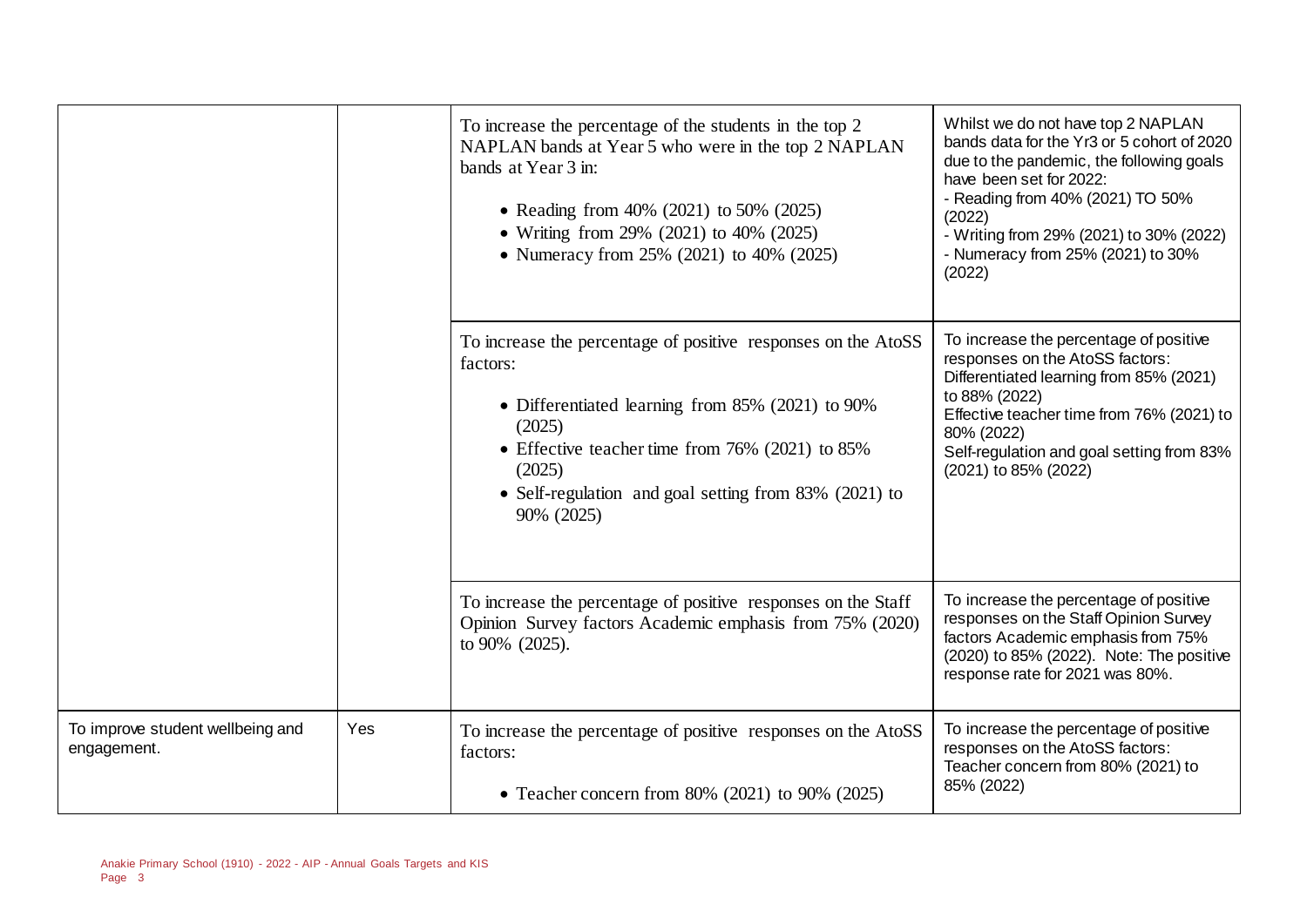|  |                                                                                                                                                    | • School connectedness from $82\%$ (2021) to 90%<br>(2025)                                                                                         | School connectedness from 82% (2021)<br>to 85% (2022)                                               |
|--|----------------------------------------------------------------------------------------------------------------------------------------------------|----------------------------------------------------------------------------------------------------------------------------------------------------|-----------------------------------------------------------------------------------------------------|
|  |                                                                                                                                                    | To decrease the number of students with $10 - 19.5$ days<br>absence from 28% (2020) to 20% (2025).                                                 | To decrease the number of students with<br>10 - 19.5 days absence from 28% (2020)<br>to 25% (2022). |
|  | To increase the percentage of positive responses on the Parent<br>Opinion Survey factors Positive Transitions from 57% (2020)<br>to $75\%$ (2025). | To increase the percentage of positive<br>responses on the Parent Opinion Survey<br>factors Positive Transitions from 57%<br>(2020) to 65% (2022). |                                                                                                     |

| Goal 1                                      | <b>2022 Priorities Goal</b><br>Some of our students have thrived in the remote learning environment, others have maintained their learning progress, and<br>some need extra learning and wellbeing support despite the best efforts of their teachers and families. In 2022 we will continue<br>to focus on student learning - with an increased focus on numeracy - and student wellbeing through the 2022 Priorities Goal, a<br>learning Key Improvement Strategy and a wellbeing Key Improvement Strategy. We will teach and support each student at<br>their point of need and in line with FISO. |                                              |  |  |
|---------------------------------------------|-------------------------------------------------------------------------------------------------------------------------------------------------------------------------------------------------------------------------------------------------------------------------------------------------------------------------------------------------------------------------------------------------------------------------------------------------------------------------------------------------------------------------------------------------------------------------------------------------------|----------------------------------------------|--|--|
| 12 Month Target 1.1                         | For all students to make at least 12 months learning growth in the 12 month period using teacher judgement data in Reading,<br>Writing and Mathematics from Dec 2021 - Dec 2022.                                                                                                                                                                                                                                                                                                                                                                                                                      |                                              |  |  |
| <b>Key Improvement Strategies</b>           |                                                                                                                                                                                                                                                                                                                                                                                                                                                                                                                                                                                                       | Is this KIS selected for focus this<br>year? |  |  |
| KIS <sub>1</sub><br>Priority 2022 Dimension | Learning - Support both those who need extra support and those who have thrived to<br>continue to extend their learning, especially in numeracy                                                                                                                                                                                                                                                                                                                                                                                                                                                       | Yes                                          |  |  |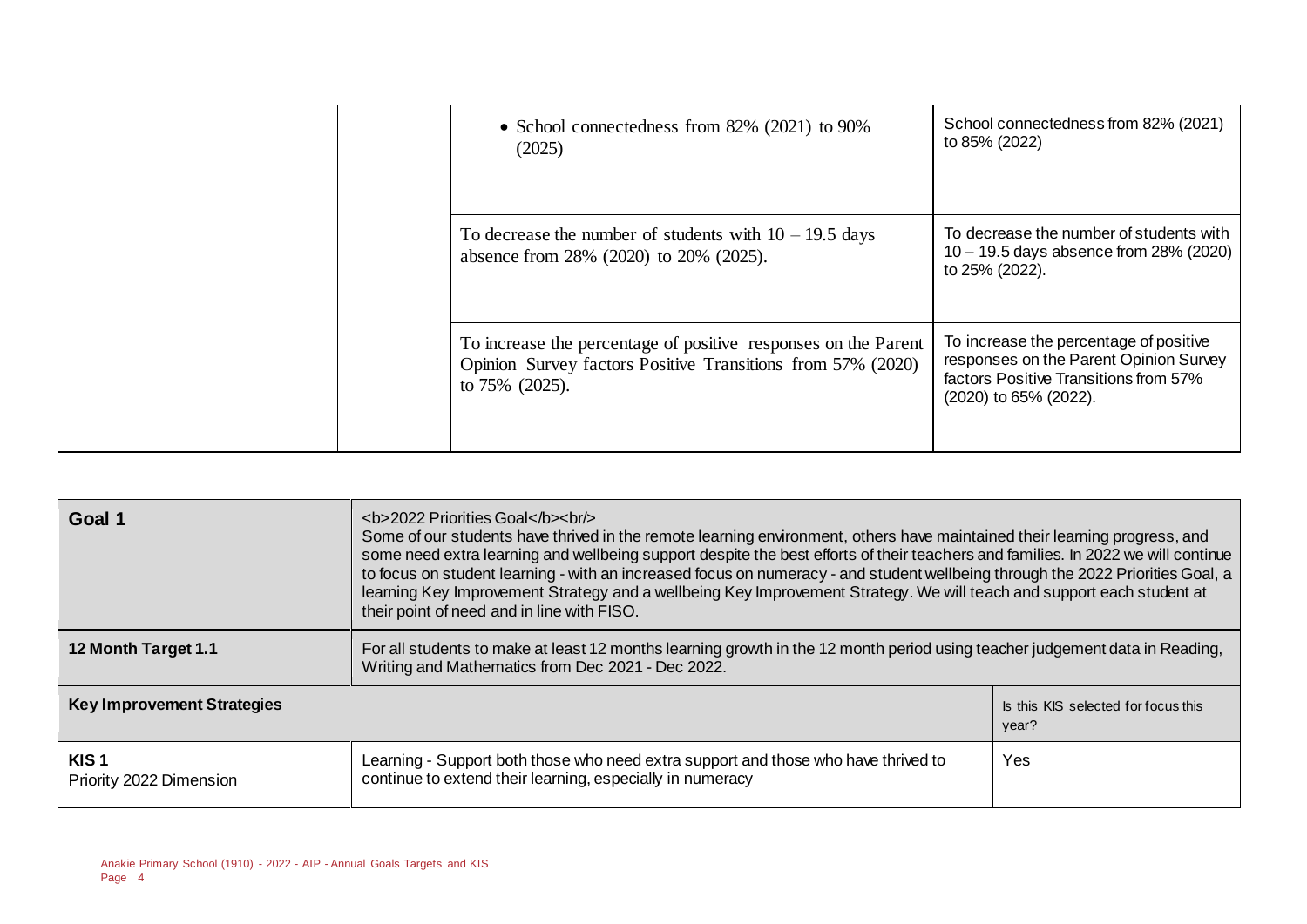| KIS <sub>2</sub><br>Priority 2022 Dimension                                                                                                                                                                                                                                               | Wellbeing - Effectively mobilise available resources to support students' wellbeing and<br>Yes<br>mental health, especially the most vulnerable                                                                                                                                                                               |                                              |  |  |
|-------------------------------------------------------------------------------------------------------------------------------------------------------------------------------------------------------------------------------------------------------------------------------------------|-------------------------------------------------------------------------------------------------------------------------------------------------------------------------------------------------------------------------------------------------------------------------------------------------------------------------------|----------------------------------------------|--|--|
| Explain why the school has selected this<br>KIS as a focus for this year. Please make<br>reference to the self-evaluation, relevant<br>school data, the progress against School<br>Strategic Plan (SSP) goals, targets, and the<br>diagnosis of issues requiring particular<br>attention. | Please leave this field empty. Schools are not required to provide a rationale as this is in line with system priorities for 2022.                                                                                                                                                                                            |                                              |  |  |
| Goal 2                                                                                                                                                                                                                                                                                    | To improve student learning outcomes.                                                                                                                                                                                                                                                                                         |                                              |  |  |
| 12 Month Target 2.1                                                                                                                                                                                                                                                                       | Whilst we do not have benchmark growth data for the Yr 3 or 5 cohort from 2020 due to the pandemic, the following goals<br>have been set for 2022:<br>To increase at and above Benchmark NAPLAN growth in:<br>- Reading from 80% 2021 - 80% 2022<br>- Writing from 60% 2021 - 60% 2022<br>- Numeracy from 80% 2021 - 80% 2022 |                                              |  |  |
| 12 Month Target 2.2                                                                                                                                                                                                                                                                       | Whilst we do not have top 2 NAPLAN bands data for the Yr3 or 5 cohort of 2020 due to the pandemic, the following goals have<br>been set for 2022:<br>- Reading from 40% (2021) TO 50% (2022)<br>- Writing from 29% (2021) to 30% (2022)<br>- Numeracy from 25% (2021) to 30% (2022)                                           |                                              |  |  |
| 12 Month Target 2.3                                                                                                                                                                                                                                                                       | To increase the percentage of positive responses on the AtoSS factors:<br>Differentiated learning from 85% (2021) to 88% (2022)<br>Effective teacher time from 76% (2021) to 80% (2022)<br>Self-regulation and goal setting from 83% (2021) to 85% (2022)                                                                     |                                              |  |  |
| 12 Month Target 2.4                                                                                                                                                                                                                                                                       | To increase the percentage of positive responses on the Staff Opinion Survey factors Academic emphasis from 75% (2020) to<br>85% (2022). Note: The positive response rate for 2021 was 80%.                                                                                                                                   |                                              |  |  |
| <b>Key Improvement Strategies</b>                                                                                                                                                                                                                                                         |                                                                                                                                                                                                                                                                                                                               | Is this KIS selected for focus this<br>year? |  |  |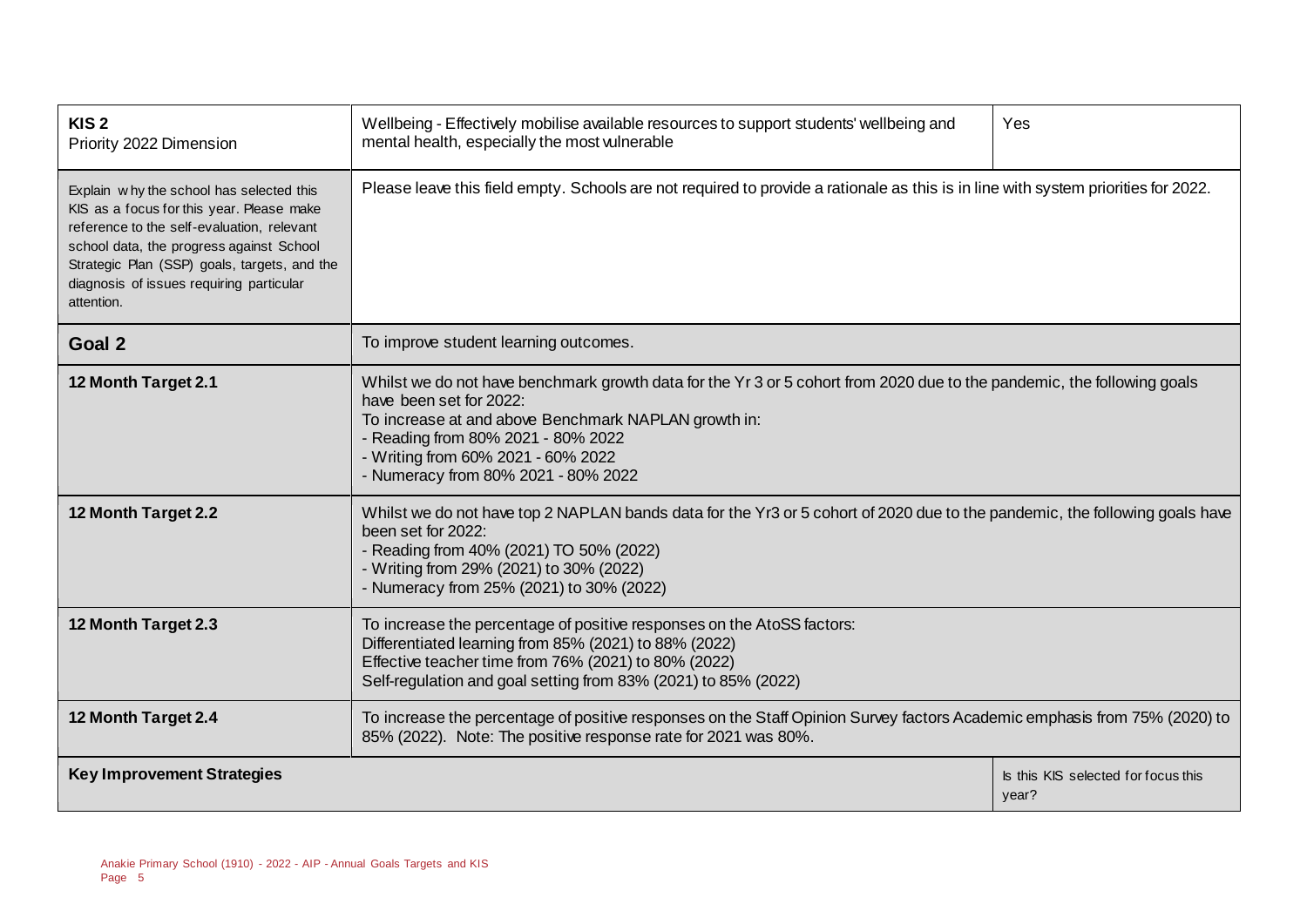| KIS <sub>1</sub><br>Instructional and shared leadership                                                                                                                                                                                                                                   | <b>Embed the PLC process.</b><br>Yes                                                                                                                                                                                                                                                                                                                                                                                                                                                                                                                                                                                                                                                                                                                                                                                                                                                                                                                                                                                                                                                                                                                                                                                                                                 |  |  |  |  |
|-------------------------------------------------------------------------------------------------------------------------------------------------------------------------------------------------------------------------------------------------------------------------------------------|----------------------------------------------------------------------------------------------------------------------------------------------------------------------------------------------------------------------------------------------------------------------------------------------------------------------------------------------------------------------------------------------------------------------------------------------------------------------------------------------------------------------------------------------------------------------------------------------------------------------------------------------------------------------------------------------------------------------------------------------------------------------------------------------------------------------------------------------------------------------------------------------------------------------------------------------------------------------------------------------------------------------------------------------------------------------------------------------------------------------------------------------------------------------------------------------------------------------------------------------------------------------|--|--|--|--|
| KIS <sub>2</sub><br><b>Building practice excellence</b>                                                                                                                                                                                                                                   | Yes<br>Increase teacher capability to differentiate learning.                                                                                                                                                                                                                                                                                                                                                                                                                                                                                                                                                                                                                                                                                                                                                                                                                                                                                                                                                                                                                                                                                                                                                                                                        |  |  |  |  |
| KIS <sub>3</sub><br><b>Empowering students and building</b><br>school pride                                                                                                                                                                                                               | Yes<br>Increase student agency in their learning.                                                                                                                                                                                                                                                                                                                                                                                                                                                                                                                                                                                                                                                                                                                                                                                                                                                                                                                                                                                                                                                                                                                                                                                                                    |  |  |  |  |
| Explain why the school has selected this<br>KIS as a focus for this year. Please make<br>reference to the self-evaluation, relevant<br>school data, the progress against School<br>Strategic Plan (SSP) goals, targets, and the<br>diagnosis of issues requiring particular<br>attention. | Having participated in a School Review in Term 4 of 2021, the school was able to undertake a detailed analysis of successes<br>and challenges to inform the new School Strategic Plan, which directly transfers into this Annual Implementation Plan.<br>Whilst the school has a collaborative inquiry process in place to analyse student learning data, and identify a targeted, point of<br>need approach for individual and cohorts of students, participation in the PLC Initiative in Semester 2 will provide a deeper<br>level of inquiry and refine practices in this area. Using the PLC Inquiry Cycle, an evidence based process will allow teachers<br>to evaluate and diagnose, prioriitise and set goals, develop and plan, and implement and monitor student learning and<br>progress. This will further promote a differentiated approach to planning, teaching and learning.<br>Daily conferencing and goal setting are a strong feature of the school's instructional model, with all students having individual<br>learning goals in the areas of Reading, Writing and Mathematics. The school will now prioritise greater student involvement in<br>creating and co creating learning goals for greater student agency and ownership of learning. |  |  |  |  |
| Goal 3                                                                                                                                                                                                                                                                                    | To improve student wellbeing and engagement.                                                                                                                                                                                                                                                                                                                                                                                                                                                                                                                                                                                                                                                                                                                                                                                                                                                                                                                                                                                                                                                                                                                                                                                                                         |  |  |  |  |
| 12 Month Target 3.1                                                                                                                                                                                                                                                                       | To increase the percentage of positive responses on the AtoSS factors:<br>Teacher concern from 80% (2021) to 85% (2022)<br>School connectedness from 82% (2021) to 85% (2022)                                                                                                                                                                                                                                                                                                                                                                                                                                                                                                                                                                                                                                                                                                                                                                                                                                                                                                                                                                                                                                                                                        |  |  |  |  |
| 12 Month Target 3.2                                                                                                                                                                                                                                                                       | To decrease the number of students with $10-19.5$ days absence from $28\%$ (2020) to $25\%$ (2022).                                                                                                                                                                                                                                                                                                                                                                                                                                                                                                                                                                                                                                                                                                                                                                                                                                                                                                                                                                                                                                                                                                                                                                  |  |  |  |  |
| 12 Month Target 3.3                                                                                                                                                                                                                                                                       | To increase the percentage of positive responses on the Parent Opinion Survey factors Positive Transitions from 57% (2020)<br>to 65% (2022).                                                                                                                                                                                                                                                                                                                                                                                                                                                                                                                                                                                                                                                                                                                                                                                                                                                                                                                                                                                                                                                                                                                         |  |  |  |  |
| <b>Key Improvement Strategies</b><br>Is this KIS selected for focus this<br>year?                                                                                                                                                                                                         |                                                                                                                                                                                                                                                                                                                                                                                                                                                                                                                                                                                                                                                                                                                                                                                                                                                                                                                                                                                                                                                                                                                                                                                                                                                                      |  |  |  |  |
| KIS <sub>1</sub>                                                                                                                                                                                                                                                                          | <b>Embed Disability and Inclusion initiative.</b><br>Yes                                                                                                                                                                                                                                                                                                                                                                                                                                                                                                                                                                                                                                                                                                                                                                                                                                                                                                                                                                                                                                                                                                                                                                                                             |  |  |  |  |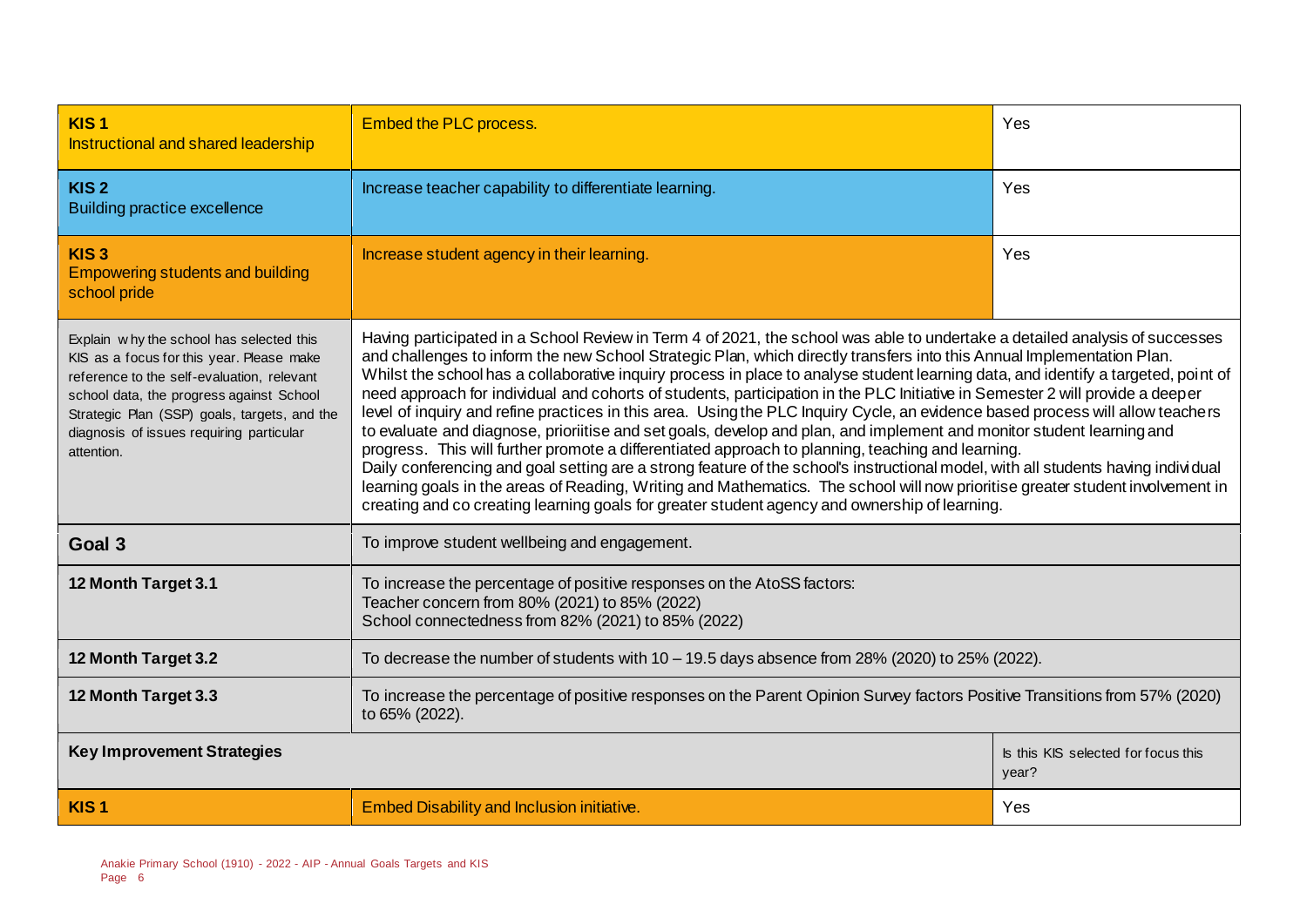| <b>Health and wellbeing</b>                                                                                                                                                                                                                                                               |                                                                                                                                                                                                                                                                                                                                                                                                                                                                                                                                                                                                                                                                                                                                                                                               |     |
|-------------------------------------------------------------------------------------------------------------------------------------------------------------------------------------------------------------------------------------------------------------------------------------------|-----------------------------------------------------------------------------------------------------------------------------------------------------------------------------------------------------------------------------------------------------------------------------------------------------------------------------------------------------------------------------------------------------------------------------------------------------------------------------------------------------------------------------------------------------------------------------------------------------------------------------------------------------------------------------------------------------------------------------------------------------------------------------------------------|-----|
| KIS <sub>2</sub><br><b>Building communities</b>                                                                                                                                                                                                                                           | Enhance community connections.                                                                                                                                                                                                                                                                                                                                                                                                                                                                                                                                                                                                                                                                                                                                                                | Yes |
| KIS <sub>3</sub><br><b>Health and wellbeing</b>                                                                                                                                                                                                                                           | Embed whole-school approach to engagement                                                                                                                                                                                                                                                                                                                                                                                                                                                                                                                                                                                                                                                                                                                                                     | No. |
| Explain why the school has selected this<br>KIS as a focus for this year. Please make<br>reference to the self-evaluation, relevant<br>school data, the progress against School<br>Strategic Plan (SSP) goals, targets, and the<br>diagnosis of issues requiring particular<br>attention. | The school's attendance data requires further address. Despite the number of strategies in place to address absenteeism, the<br>attendance rate is below that of both Network and State level. This absenteeism has had a direct impact on learning<br>opportunities and outcomes for some students.<br>As a school in the Barwon Region, Anakie Primary School will be implementing the Disability and Inclusion initiative in 2022.<br>The school will be exploring means to build teacher capability in implementing targeted opportunities for students requiring<br>further support. This will include professional learning in the completion of disability profiles. Within this space, staff will also<br>be undertaking training to implement and support mental health initiatives. |     |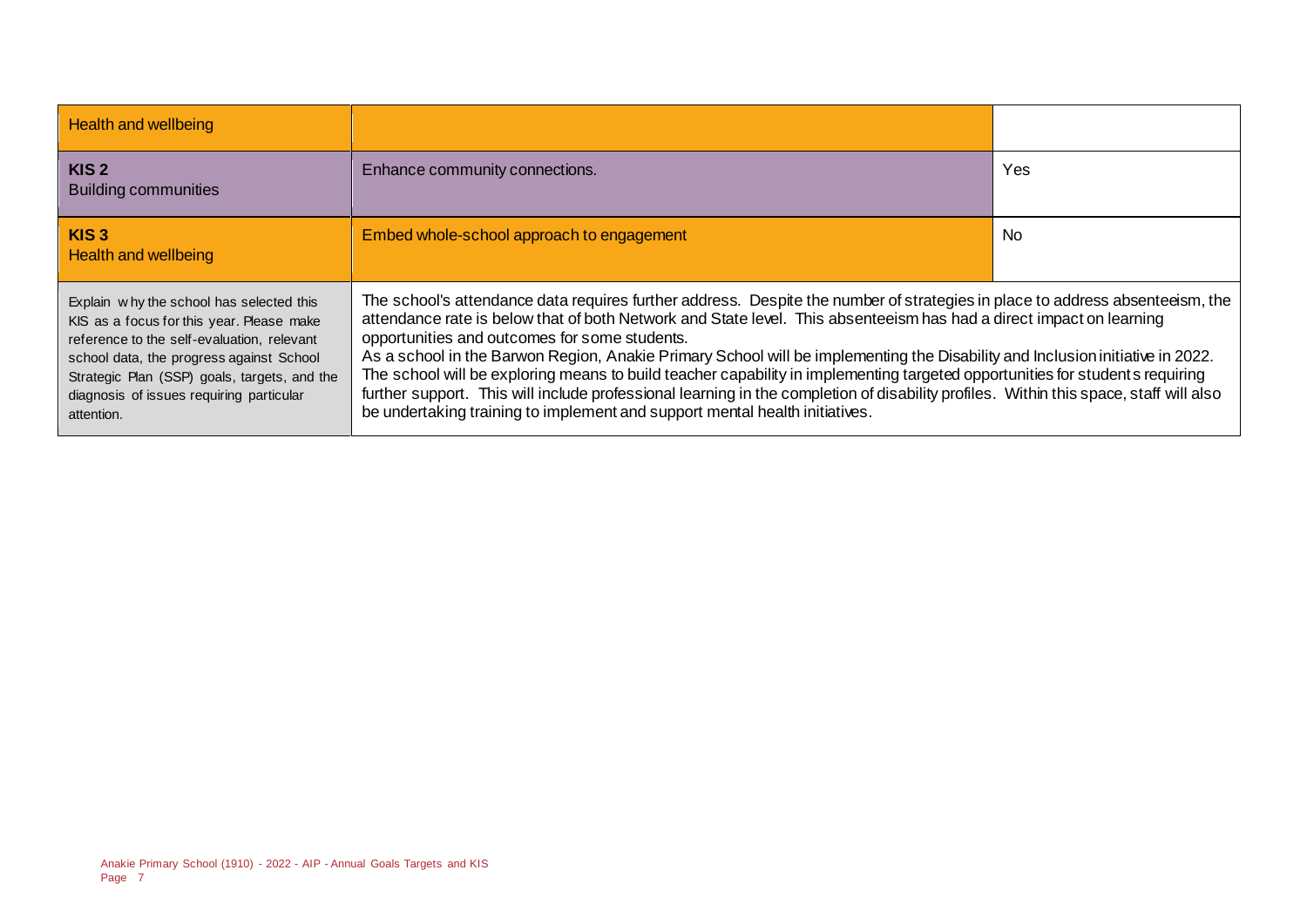### **Define Actions, Outcomes and Activities**

| Goal 1                                      | <b>2022 Priorities Goal</b><br>Some of our students have thrived in the remote learning environment, others have maintained their learning progress, and some<br>need extra learning and wellbeing support despite the best efforts of their teachers and families. In 2022 we will continue to focus on<br>student learning - with an increased focus on numeracy - and student wellbeing through the 2022 Priorities Goal, a learning Key<br>Improvement Strategy and a wellbeing Key Improvement Strategy. We will teach and support each student at their point of need and<br>in line with FISO. |                                                                                                                                     |                                 |      |                        |  |
|---------------------------------------------|-------------------------------------------------------------------------------------------------------------------------------------------------------------------------------------------------------------------------------------------------------------------------------------------------------------------------------------------------------------------------------------------------------------------------------------------------------------------------------------------------------------------------------------------------------------------------------------------------------|-------------------------------------------------------------------------------------------------------------------------------------|---------------------------------|------|------------------------|--|
| 12 Month Target 1.1                         | and Mathematics from Dec 2021 - Dec 2022.                                                                                                                                                                                                                                                                                                                                                                                                                                                                                                                                                             | For all students to make at least 12 months learning growth in the 12 month period using teacher judgement data in Reading, Writing |                                 |      |                        |  |
| KIS <sub>1</sub><br>Priority 2022 Dimension | numeracy                                                                                                                                                                                                                                                                                                                                                                                                                                                                                                                                                                                              | Learning - Support both those who need extra support and those who have thrived to continue to extend their learning, especially in |                                 |      |                        |  |
| <b>Actions</b>                              | Tutor Learning will focus on intervention for students in both literacy and numeracy throughout 2022. Approximately 15 students will<br>be involved in this program each semester, which is implemented 4 days per week.<br>Continued implementation of targeted literacy extension groups to provide extension and challenge students at and above expected<br>level in English.                                                                                                                                                                                                                     |                                                                                                                                     |                                 |      |                        |  |
| <b>Outcomes</b>                             | Teachers and tutors will collaborate to plan for targeted interventions, implement and monitor success, then evaluate and re-prioritise<br>groupings and goals using a 5 week implementation cycle.<br>Targeted opportunities will provide more capable students with opportunities to co-design their learning and engage in evidence<br>based practices such as reciprocal teaching, Bump it Up conversations and analysis of writing samples.                                                                                                                                                      |                                                                                                                                     |                                 |      |                        |  |
| <b>Success Indicators</b>                   | School assessment tools (most used words, writing moderation exercises, F&P Reading Assessments, Essential Assessment), as<br>well as PATR and PATM will be used to inform the school's TLI data wall to measure growth and also identify students entering and<br>exiting the program.<br>The success of the extension program will be measured through AtoSS data (Stimulated Learning and High Expectations for<br>Success), as well as evidence of improvement in Reading and Writing for targeted students using Teacher Judgement data and PAT<br>R data.                                       |                                                                                                                                     |                                 |      |                        |  |
| <b>Activities and Milestones</b>            |                                                                                                                                                                                                                                                                                                                                                                                                                                                                                                                                                                                                       | <b>People Responsible</b>                                                                                                           | Is this a PL<br><b>Priority</b> | When | <b>Funding Streams</b> |  |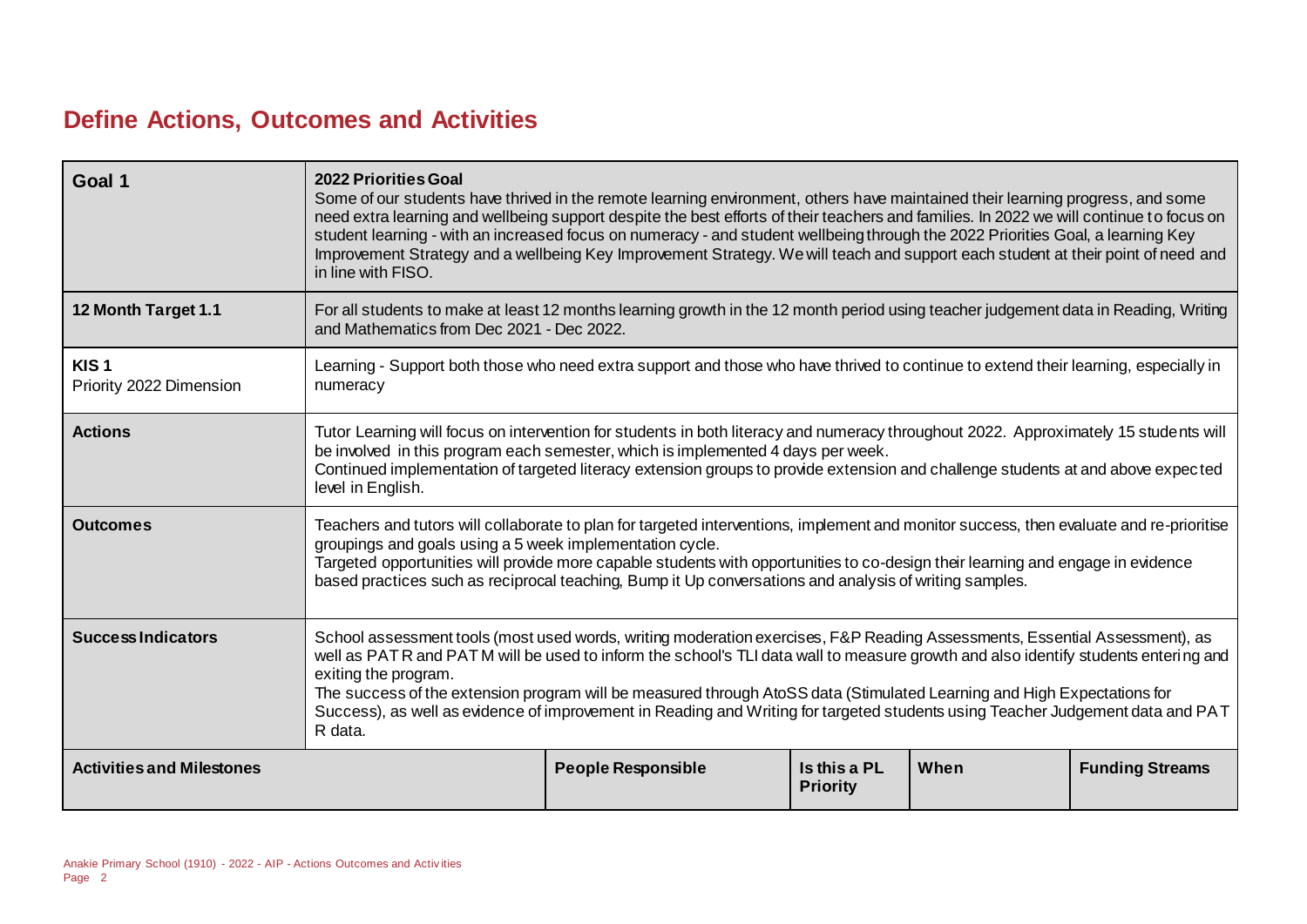| Implementation of Tutor Learning program     |                                                                                                                                                                                                                                | $\overline{\Box}$ All Staff                                      | $\Box$ PLP<br>Priority    | from:<br>Term 1<br>to:<br>Term 4 | \$25,000.00<br>Equity funding will<br>be used<br>Disability Inclusion<br>Tier 2 Funding will be<br>used<br>$\Box$ Schools Mental<br><b>Health Menu items</b><br>will be used which<br>may include DET<br>funded or free items                       |
|----------------------------------------------|--------------------------------------------------------------------------------------------------------------------------------------------------------------------------------------------------------------------------------|------------------------------------------------------------------|---------------------------|----------------------------------|-----------------------------------------------------------------------------------------------------------------------------------------------------------------------------------------------------------------------------------------------------|
| Implementation of Literacy Extension program |                                                                                                                                                                                                                                | $\triangleright$ Principal<br>$\overline{\mathbf{M}}$ Teacher(s) | $\square$ PLP<br>Priority | from:<br>Term 1<br>to:<br>Term 4 | \$8,000.00<br>$\overline{\boxtimes}$ Equity funding will<br>be used<br>Disability Inclusion<br>Tier 2 Funding will be<br>used<br>$\Box$ Schools Mental<br><b>Health Menu items</b><br>will be used which<br>may include DET<br>funded or free items |
| KIS <sub>2</sub><br>Priority 2022 Dimension  | Wellbeing - Effectively mobilise available resources to support students' wellbeing and mental health, especially the most vulnerable                                                                                          |                                                                  |                           |                                  |                                                                                                                                                                                                                                                     |
| <b>Actions</b>                               | Administer school level Student Survey each term to track student wellbeing, then analyse data to adjust and refine school<br>programming.<br>Development of common language to manage student social and emotional wellbeing. |                                                                  |                           |                                  |                                                                                                                                                                                                                                                     |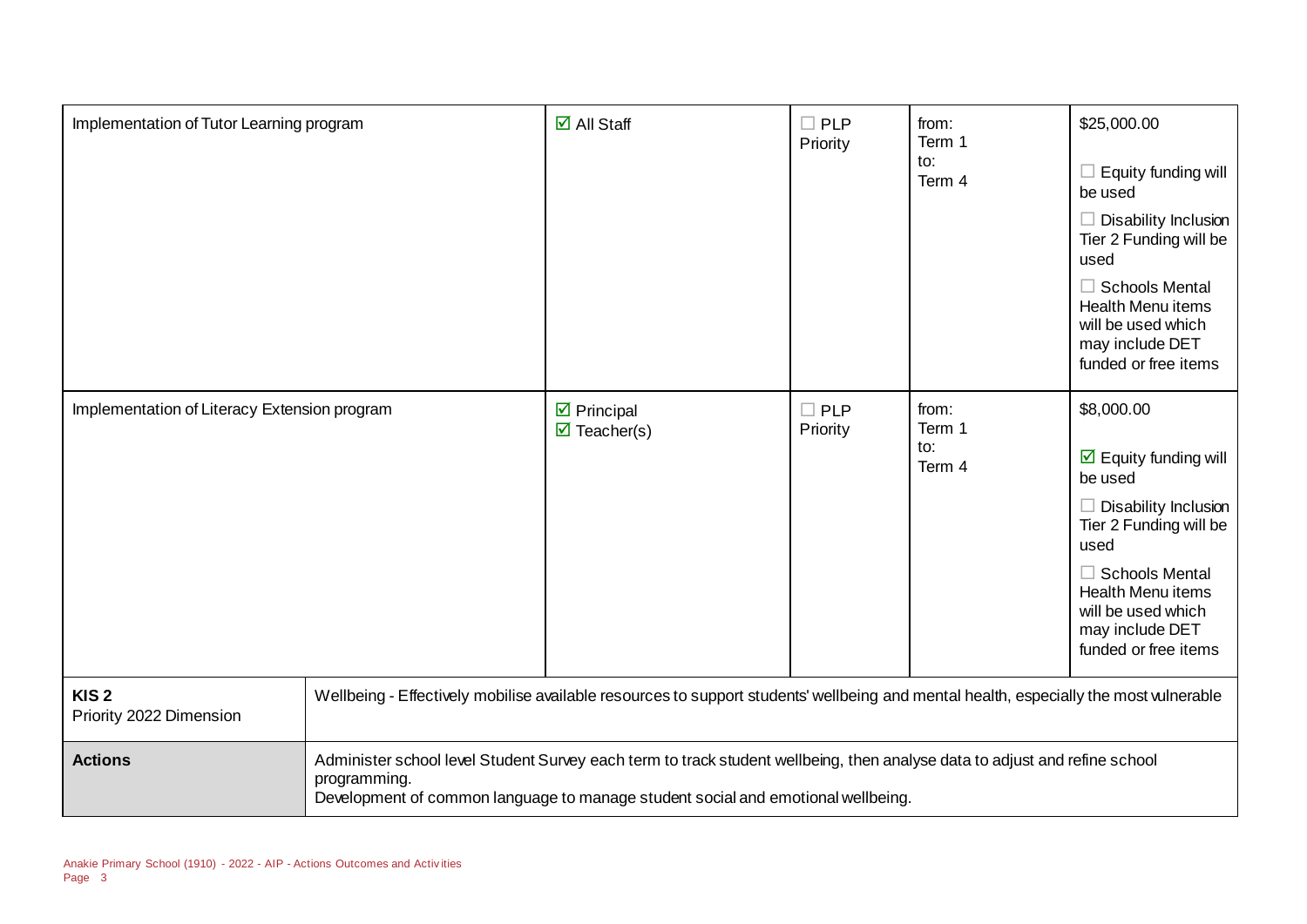|                                              | Classroom audits undertaken to ensure environment encompasses wellbeing supports and collaborative discussion during ongoing<br>agenda item in PLTs to monitor this.<br>Staff professional learning on the Berry Street Education Model.<br>Continued implementation and investment in the Respectful Relationships Program                                                                                                                                                                                                                                                                                                                                                                                                                                                                                                                                                                             |                                                                                                                                                                                                                                                                                                                                                                                                               |                                 |                                  |                                                                                                                                                                                                                                        |
|----------------------------------------------|---------------------------------------------------------------------------------------------------------------------------------------------------------------------------------------------------------------------------------------------------------------------------------------------------------------------------------------------------------------------------------------------------------------------------------------------------------------------------------------------------------------------------------------------------------------------------------------------------------------------------------------------------------------------------------------------------------------------------------------------------------------------------------------------------------------------------------------------------------------------------------------------------------|---------------------------------------------------------------------------------------------------------------------------------------------------------------------------------------------------------------------------------------------------------------------------------------------------------------------------------------------------------------------------------------------------------------|---------------------------------|----------------------------------|----------------------------------------------------------------------------------------------------------------------------------------------------------------------------------------------------------------------------------------|
| <b>Outcomes</b>                              | Staff will be able to track students' social, emotional and physical capabilities and respond positively to individual, cohort and whole<br>school needs in a timely manner. Further need for staff professional learning and targeted interventions/programs/incursions will<br>also be identified through data analysis.<br>Students will feel secure and supported in understanding the clear and consistent processes in place to support their health and<br>wellbeing, including the use of consistent language in the classroom and playground.<br>The school community will become better equipped to understand and cater for not only trauma affected children, but also all<br>students through the understandings and strategies of the Berry Street Model.<br>Staff will have the opportunity to work with colleagues from across nine other small schools to improve wellbeing practices. |                                                                                                                                                                                                                                                                                                                                                                                                               |                                 |                                  |                                                                                                                                                                                                                                        |
| <b>Success Indicators</b>                    | number of reportable incidents.                                                                                                                                                                                                                                                                                                                                                                                                                                                                                                                                                                                                                                                                                                                                                                                                                                                                         | The school will measure this goal using data from a flexible, age appropriate survey delivered each term, as well as the AtoSS data<br>from Year 4-6 students in Term 3. An audit against the Victorian Curriculum's Personal and Social, Ethical and Intercultural<br>Capabilities will also inform the school's success in this goal. Compass Chronicle data will measure the effectiveness in reducing the |                                 |                                  |                                                                                                                                                                                                                                        |
| <b>Activities and Milestones</b>             |                                                                                                                                                                                                                                                                                                                                                                                                                                                                                                                                                                                                                                                                                                                                                                                                                                                                                                         | <b>People Responsible</b>                                                                                                                                                                                                                                                                                                                                                                                     | Is this a PL<br><b>Priority</b> | When                             | <b>Funding Streams</b>                                                                                                                                                                                                                 |
| Design and deliver a school wellbeing survey |                                                                                                                                                                                                                                                                                                                                                                                                                                                                                                                                                                                                                                                                                                                                                                                                                                                                                                         | $\overline{\Box}$ All Staff<br>$\boxtimes$ Student(s)                                                                                                                                                                                                                                                                                                                                                         | $\Box$ PLP<br>Priority          | from:<br>Term 1<br>to:<br>Term 4 | \$0.00<br>$\Box$ Equity funding will<br>be used<br>$\Box$ Disability Inclusion<br>Tier 2 Funding will be<br>used<br>$\Box$ Schools Mental<br><b>Health Menu items</b><br>will be used which<br>may include DET<br>funded or free items |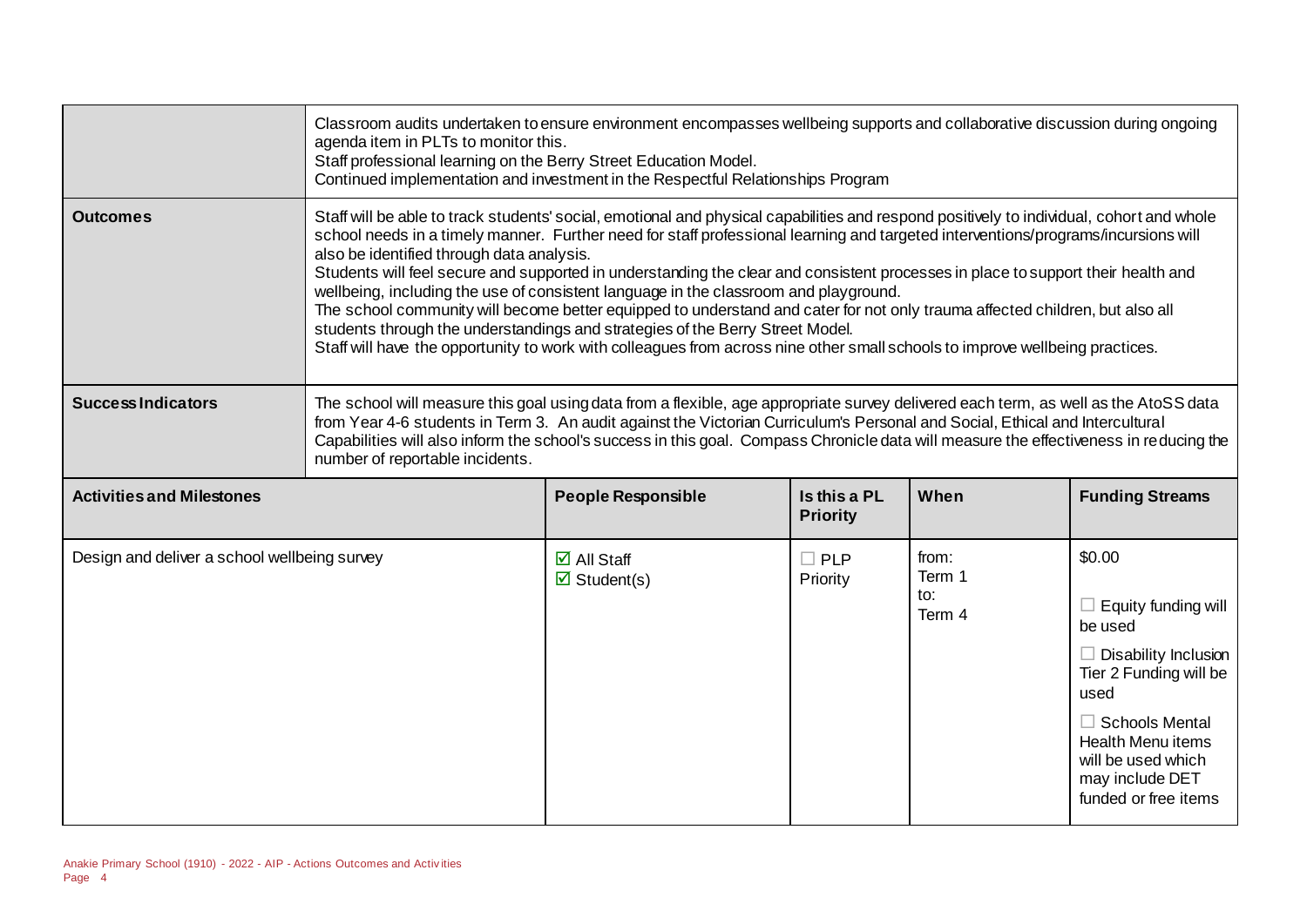| Staff PLTs to develop consistent language to support social and<br>emotional wellbeing                           | $\triangleright$ Principal<br>$\triangledown$ Teacher(s) | $\square$ PLP<br>Priority      | from:<br>Term 1<br>to:<br>Term 2 | \$0.00<br>$\Box$ Equity funding will<br>be used<br>$\Box$ Disability Inclusion<br>Tier 2 Funding will be<br>used<br>$\Box$ Schools Mental<br><b>Health Menu items</b><br>will be used which<br>may include DET<br>funded or free items |
|------------------------------------------------------------------------------------------------------------------|----------------------------------------------------------|--------------------------------|----------------------------------|----------------------------------------------------------------------------------------------------------------------------------------------------------------------------------------------------------------------------------------|
| Staff to undertake audit of Victorian Curriculum Capabilities to<br>identify gaps and areas for further address  | $\boxdot$ All Staff                                      | $\square$ PLP<br>Priority      | from:<br>Term 2<br>to:<br>Term 3 | \$0.00<br>$\Box$ Equity funding will<br>be used<br>$\Box$ Disability Inclusion<br>Tier 2 Funding will be<br>used<br>$\Box$ Schools Mental<br><b>Health Menu items</b><br>will be used which<br>may include DET<br>funded or free items |
| Classroom audits undertaken to identify environmental supports to<br>enhance student mental health and wellbeing | $\triangleright$ Principal<br>$\triangledown$ Teacher(s) | $\overline{M}$ PLP<br>Priority | from:<br>Term 1<br>to:<br>Term 3 | \$2,000.00<br>$\Box$ Equity funding will<br>be used                                                                                                                                                                                    |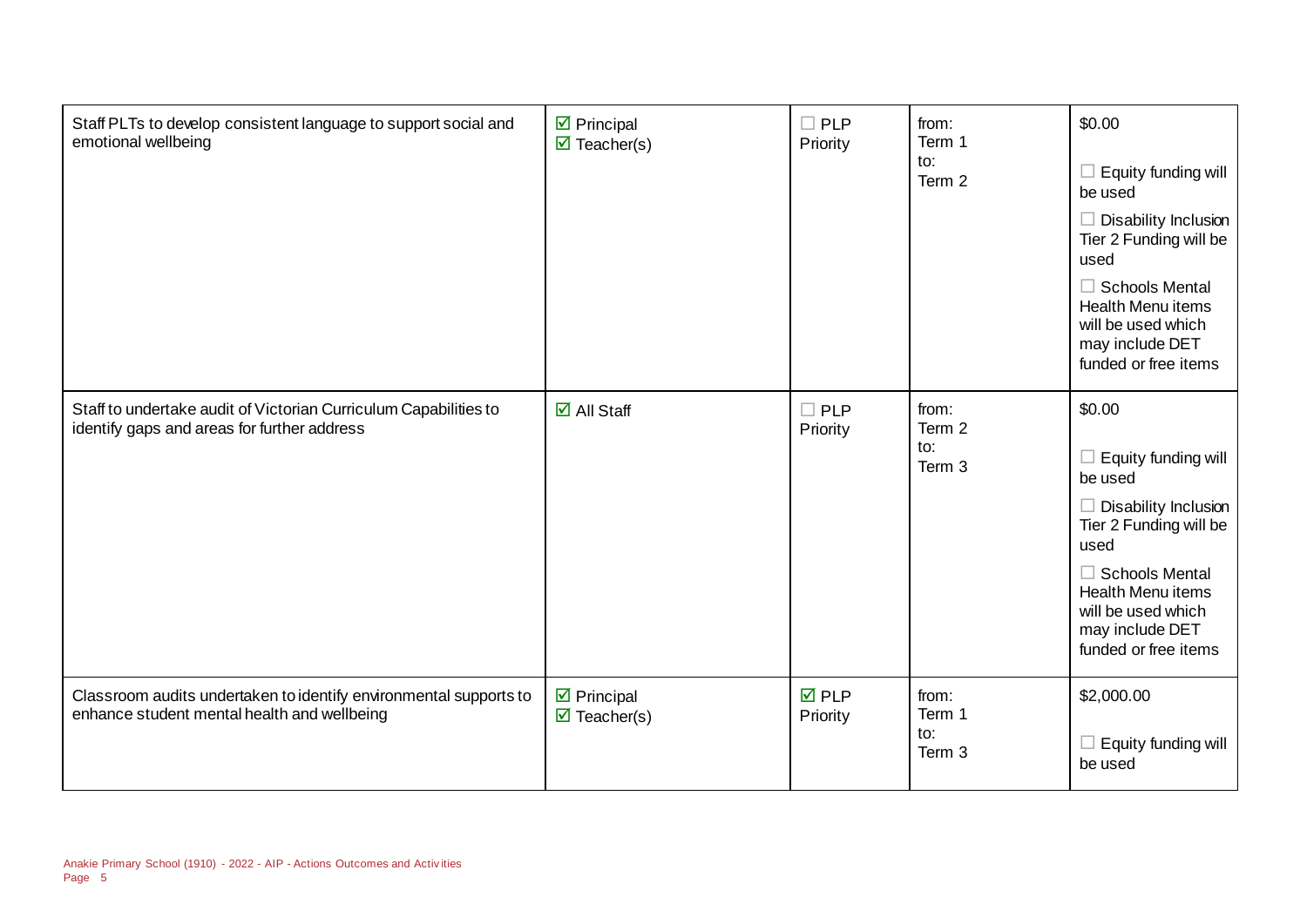|                                                                                                                                                              |                                                                                                                                                                                                                                                                                                                               |                                                                                                                                  |                                |                                  | $\triangleright$ Disability Inclusion<br>Tier 2 Funding will be<br>used<br>$\Box$ Schools Mental<br><b>Health Menu items</b><br>will be used which<br>may include DET<br>funded or free items                                                 |
|--------------------------------------------------------------------------------------------------------------------------------------------------------------|-------------------------------------------------------------------------------------------------------------------------------------------------------------------------------------------------------------------------------------------------------------------------------------------------------------------------------|----------------------------------------------------------------------------------------------------------------------------------|--------------------------------|----------------------------------|-----------------------------------------------------------------------------------------------------------------------------------------------------------------------------------------------------------------------------------------------|
| Participation in Berry Street Education Model professional learning<br>in collaboration with other small schools, followed by<br>implementation of the model |                                                                                                                                                                                                                                                                                                                               | $\boxdot$ All Staff                                                                                                              | $\overline{M}$ PLP<br>Priority | from:<br>Term 3<br>to:<br>Term 4 | \$25,000.00<br>$\Box$ Equity funding will<br>be used<br>$\Box$ Disability Inclusion<br>Tier 2 Funding will be<br>used<br><b>Ø</b> Schools Mental<br><b>Health Menu items</b><br>will be used which<br>may include DET<br>funded or free items |
| Goal 2                                                                                                                                                       | To improve student learning outcomes.                                                                                                                                                                                                                                                                                         |                                                                                                                                  |                                |                                  |                                                                                                                                                                                                                                               |
| 12 Month Target 2.1                                                                                                                                          | Whilst we do not have benchmark growth data for the Yr 3 or 5 cohort from 2020 due to the pandemic, the following goals have been<br>set for 2022:<br>To increase at and above Benchmark NAPLAN growth in:<br>- Reading from 80% 2021 - 80% 2022<br>- Writing from 60% 2021 - 60% 2022<br>- Numeracy from 80% 2021 - 80% 2022 |                                                                                                                                  |                                |                                  |                                                                                                                                                                                                                                               |
| 12 Month Target 2.2                                                                                                                                          | set for 2022:<br>- Reading from 40% (2021) TO 50% (2022)                                                                                                                                                                                                                                                                      | Whilst we do not have top 2 NAPLAN bands data for the Yr3 or 5 cohort of 2020 due to the pandemic, the following goals have been |                                |                                  |                                                                                                                                                                                                                                               |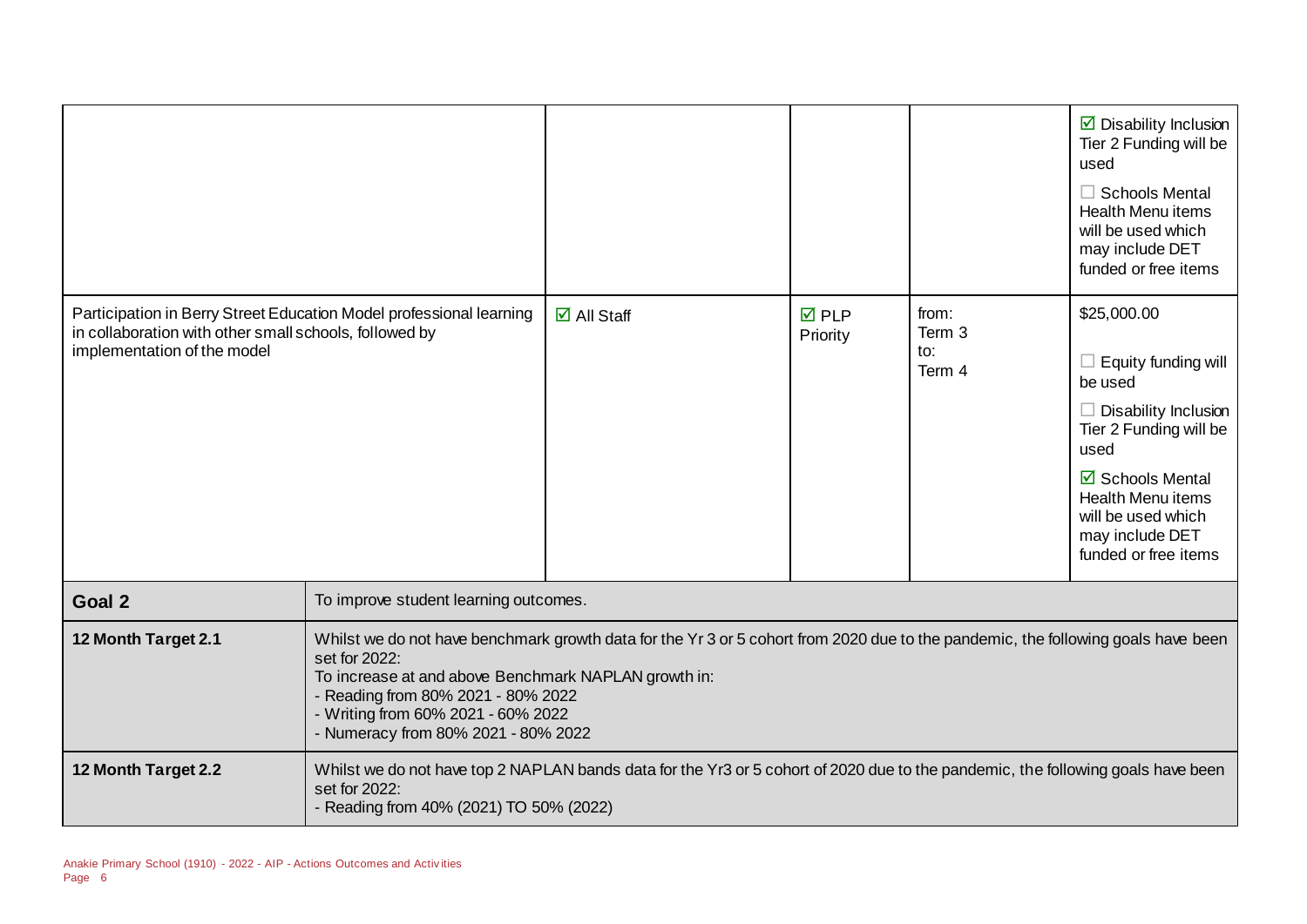|                                                                          | - Writing from 29% (2021) to 30% (2022)<br>- Numeracy from 25% (2021) to 30% (2022) |                                                                                                                                                                                                                                                               |                                 |                                  |                                                                                                                    |
|--------------------------------------------------------------------------|-------------------------------------------------------------------------------------|---------------------------------------------------------------------------------------------------------------------------------------------------------------------------------------------------------------------------------------------------------------|---------------------------------|----------------------------------|--------------------------------------------------------------------------------------------------------------------|
| 12 Month Target 2.3                                                      |                                                                                     | To increase the percentage of positive responses on the AtoSS factors:<br>Differentiated learning from 85% (2021) to 88% (2022)<br>Effective teacher time from 76% (2021) to 80% (2022)<br>Self-regulation and goal setting from 83% (2021) to 85% (2022)     |                                 |                                  |                                                                                                                    |
| 12 Month Target 2.4                                                      | (2022). Note: The positive response rate for 2021 was 80%.                          | To increase the percentage of positive responses on the Staff Opinion Survey factors Academic emphasis from 75% (2020) to 85%                                                                                                                                 |                                 |                                  |                                                                                                                    |
| KIS <sub>1</sub><br><b>Instructional and shared</b><br><b>leadership</b> | Embed the PLC process.                                                              |                                                                                                                                                                                                                                                               |                                 |                                  |                                                                                                                    |
| <b>Actions</b>                                                           | the Region will be a further benefit from this opportunity.                         | Our school will be involved in the PLC initiative in semester 2, 2022. Collaboration with a number of other small schools throughout                                                                                                                          |                                 |                                  |                                                                                                                    |
| <b>Outcomes</b>                                                          |                                                                                     | Participation in the PLC initiative will refine staff knowledge, capability and collaboration in regard to the FISO Improvement Cycle,<br>which enhance teacher data literacy and impact positively on student learning outcomes.                             |                                 |                                  |                                                                                                                    |
| <b>Success Indicators</b>                                                |                                                                                     | Teacher judgement and NAPLAN data, as well as formative assessments used by the school will measure the success of this goal.<br>Also, planning documents, coaching notes and moderation exercises will be used to evaluate the impact of the PLC initiative. |                                 |                                  |                                                                                                                    |
| <b>Activities and Milestones</b>                                         |                                                                                     | <b>People Responsible</b>                                                                                                                                                                                                                                     | Is this a PL<br><b>Priority</b> | When                             | <b>Funding Streams</b>                                                                                             |
| School Participation in PLC Initiative                                   |                                                                                     | $\triangleright$ Principal<br>$\triangledown$ Teacher(s)                                                                                                                                                                                                      | $\boxtimes$ PLP<br>Priority     | from:<br>Term 2<br>to:<br>Term 4 | \$2,000.00<br>$\boxtimes$ Equity funding will<br>be used<br>Disability Inclusion<br>Tier 2 Funding will be<br>used |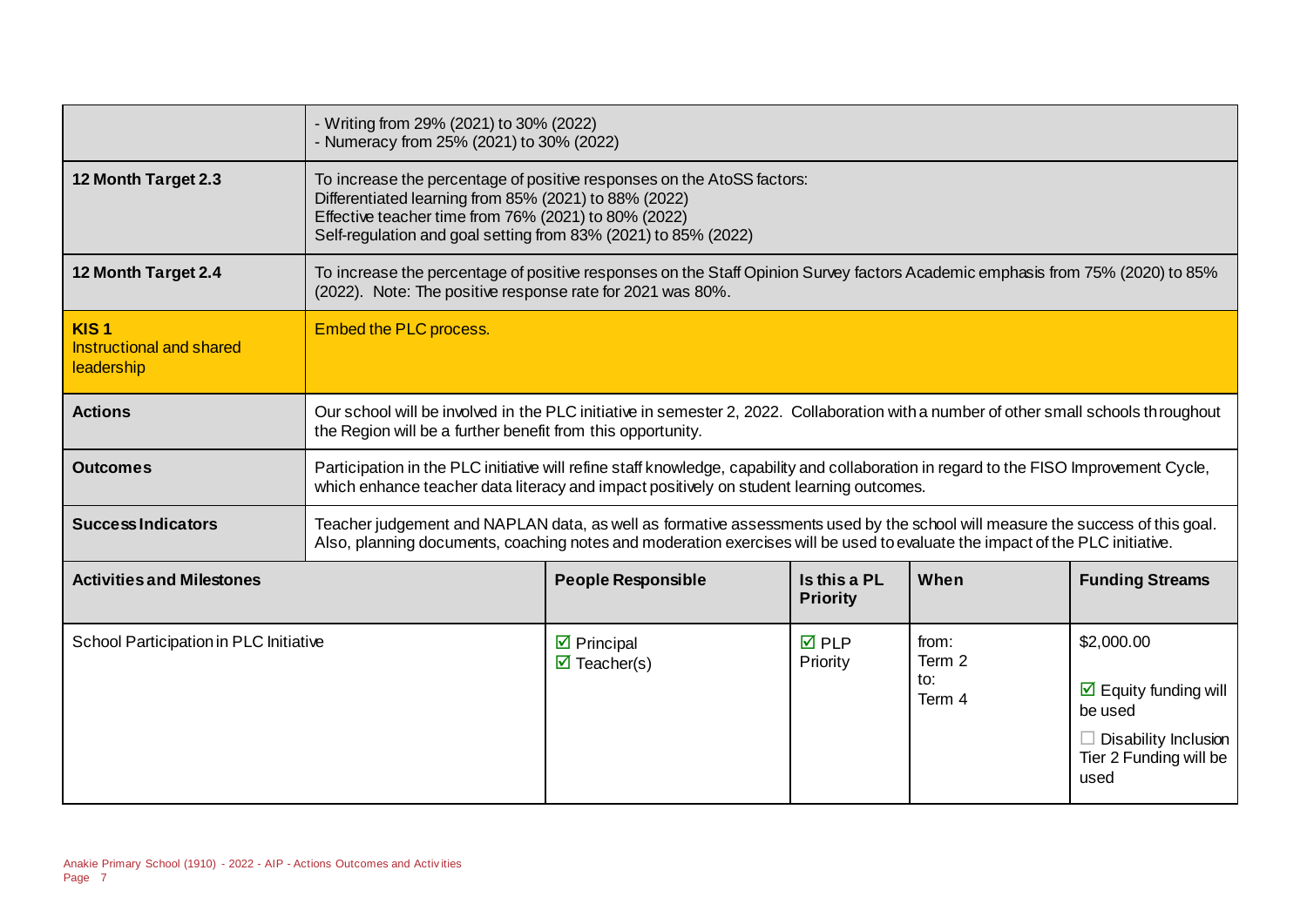|                                                         |                                                                                                                                                                                                                                   |                                                             |                                 |                                  | $\Box$ Schools Mental<br><b>Health Menu items</b><br>will be used which<br>may include DET<br>funded or free items                                                                                                                                          |
|---------------------------------------------------------|-----------------------------------------------------------------------------------------------------------------------------------------------------------------------------------------------------------------------------------|-------------------------------------------------------------|---------------------------------|----------------------------------|-------------------------------------------------------------------------------------------------------------------------------------------------------------------------------------------------------------------------------------------------------------|
| Ongoing professional learning reflecting PLC pedagogy   |                                                                                                                                                                                                                                   | $\boxtimes$ Principal<br>$\overline{\mathbf{M}}$ Teacher(s) | <b>☑</b> PLP<br>Priority        | from:<br>Term 2<br>to:<br>Term 4 | \$2,000.00<br>$\overline{\mathbf{2}}$ Equity funding will<br>be used<br>$\Box$ Disability Inclusion<br>Tier 2 Funding will be<br>used<br>$\Box$ Schools Mental<br><b>Health Menu items</b><br>will be used which<br>may include DET<br>funded or free items |
| KIS <sub>2</sub><br><b>Building practice excellence</b> | Increase teacher capability to differentiate learning.                                                                                                                                                                            |                                                             |                                 |                                  |                                                                                                                                                                                                                                                             |
| <b>Actions</b>                                          | Develop a whole school understanding of a differentiated approach to learning and provision of professional learning for this to be<br>reflected in planning documents and teaching and learning practices across all classrooms. |                                                             |                                 |                                  |                                                                                                                                                                                                                                                             |
| <b>Outcomes</b>                                         | A differentiated approach to learning will be evident across all classrooms, evidenced in planning documents and also through the<br>skills and behaviours exhibited during peer observations and coaching opportunities.         |                                                             |                                 |                                  |                                                                                                                                                                                                                                                             |
| <b>Success Indicators</b>                               | NAPLAN, teacher judgement, AtoSS and Staff Survey data will be used to measure the success of this goal.                                                                                                                          |                                                             |                                 |                                  |                                                                                                                                                                                                                                                             |
| <b>Activities and Milestones</b>                        |                                                                                                                                                                                                                                   | <b>People Responsible</b>                                   | Is this a PL<br><b>Priority</b> | When                             | <b>Funding Streams</b>                                                                                                                                                                                                                                      |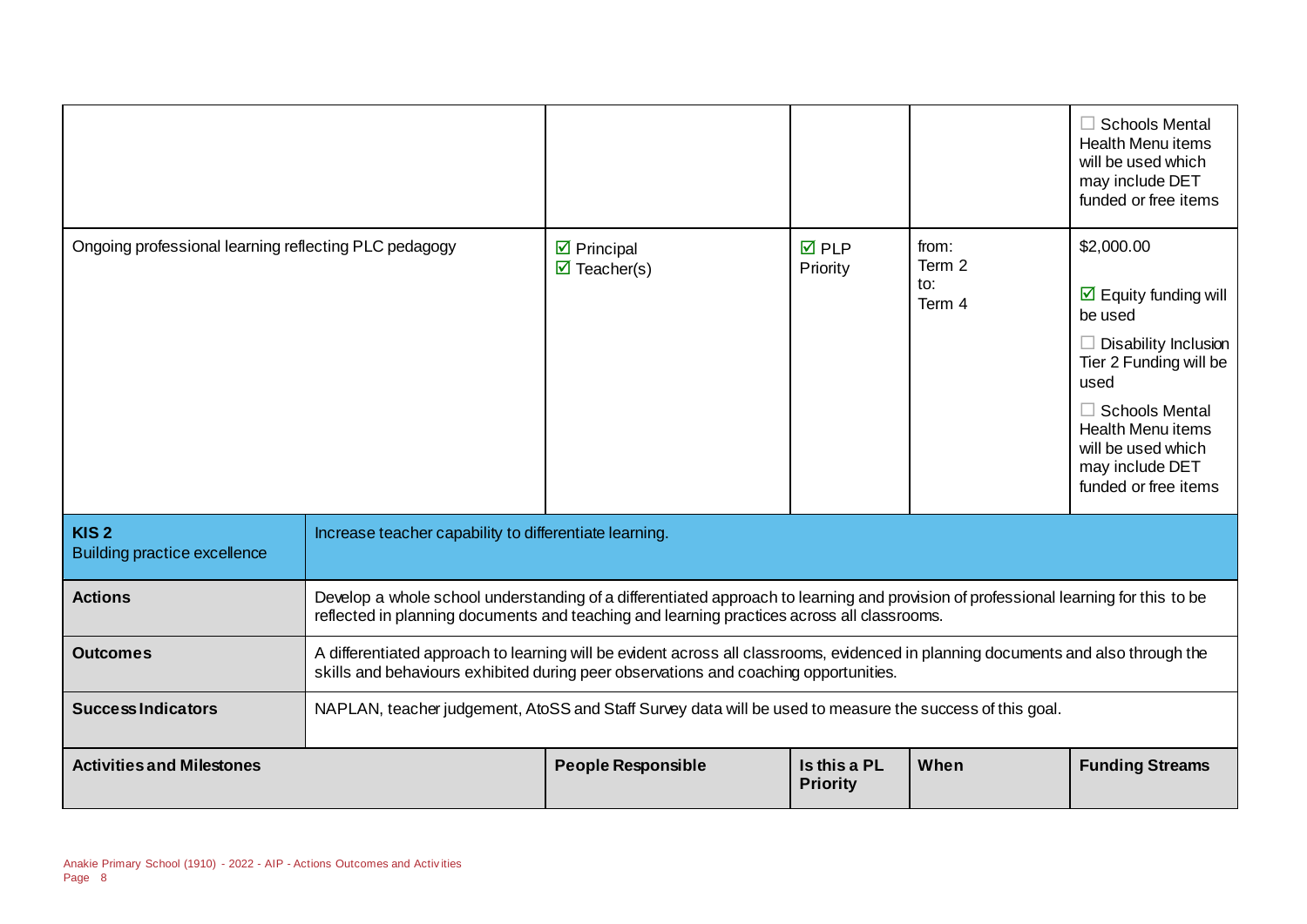| All planning documents will reflect the school's instructional<br>framework citing individual conferencing timetables and guided<br>reading/reciprocal teaching schedules. | $\overline{\mathbf{z}}$ Teacher(s)                               | $\Box$ PLP<br>Priority   | from:<br>Term 1<br>to:<br>Term 4 | \$0.00<br>$\Box$ Equity funding will<br>be used<br>$\Box$ Disability Inclusion<br>Tier 2 Funding will be<br>used<br>$\Box$ Schools Mental<br><b>Health Menu items</b><br>will be used which<br>may include DET<br>funded or free items |
|----------------------------------------------------------------------------------------------------------------------------------------------------------------------------|------------------------------------------------------------------|--------------------------|----------------------------------|----------------------------------------------------------------------------------------------------------------------------------------------------------------------------------------------------------------------------------------|
| The PLC Initiative will be a foundation for a differentiated approach,<br>and the FISO Improvement Cycle will be used as tool to support<br>fortnightly PLTs.              | $\triangleright$ Principal<br>$\overline{\mathbf{M}}$ Teacher(s) | <b>☑</b> PLP<br>Priority | from:<br>Term 2<br>to:<br>Term 4 | \$0.00<br>Equity funding will<br>be used<br>$\Box$ Disability Inclusion<br>Tier 2 Funding will be<br>used<br>$\Box$ Schools Mental<br><b>Health Menu items</b><br>will be used which<br>may include DET<br>funded or free items        |
| Coaching and Peer Observation processes to reflect differentiated<br>approach to teaching and learning                                                                     | $\triangleright$ Principal<br>$\overline{\mathbf{M}}$ Teacher(s) | <b>☑</b> PLP<br>Priority | from:<br>Term 1<br>to:<br>Term 4 | \$7,000.00<br>$\overline{\boxtimes}$ Equity funding will<br>be used                                                                                                                                                                    |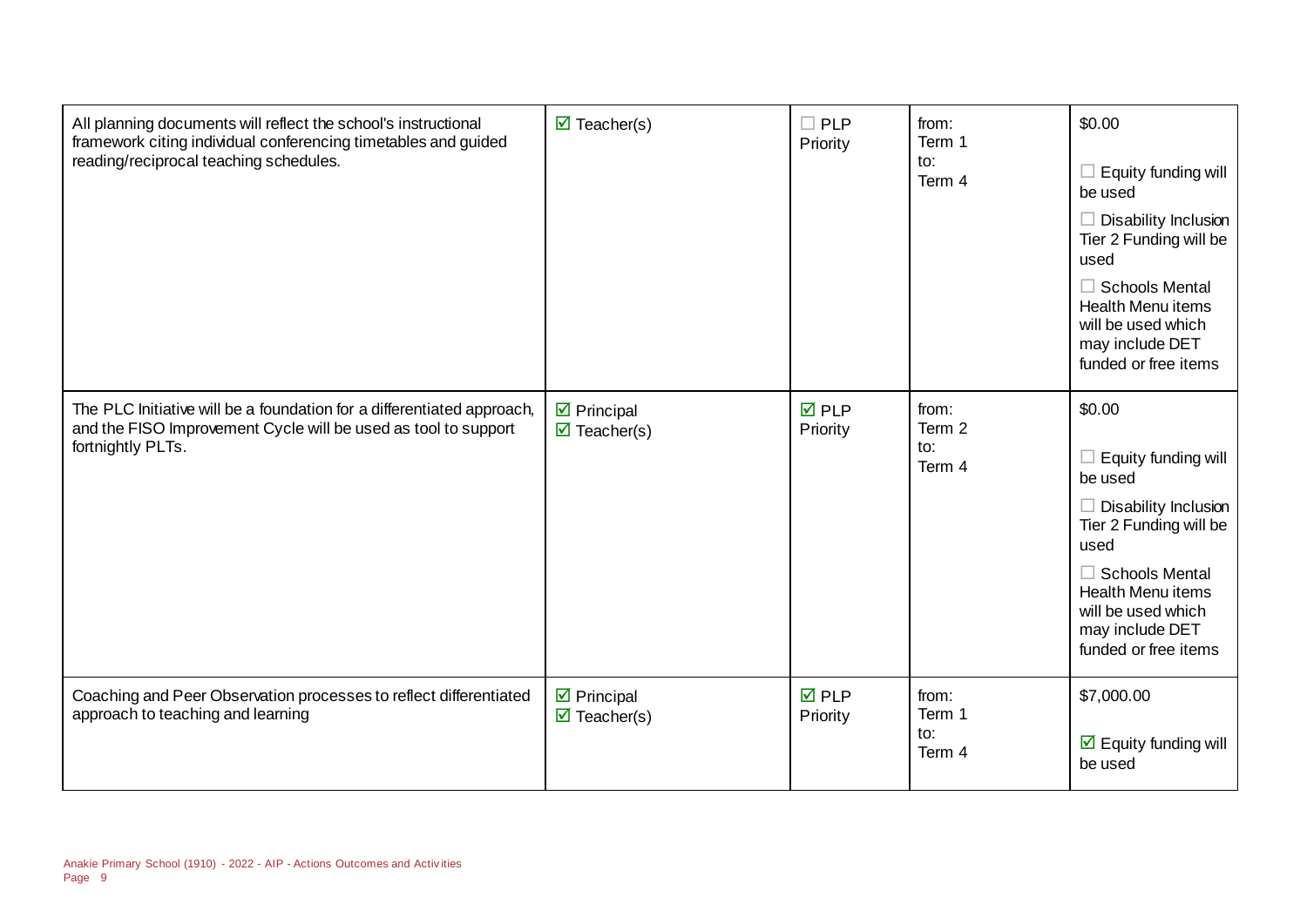|                                                                                                                      |                                                                                                                                                                                                                                                                              |                                                                                                                                     |                           |                                  | $\Box$ Disability Inclusion<br>Tier 2 Funding will be<br>used<br>$\Box$ Schools Mental<br><b>Health Menu items</b><br>will be used which<br>may include DET<br>funded or free items                                             |
|----------------------------------------------------------------------------------------------------------------------|------------------------------------------------------------------------------------------------------------------------------------------------------------------------------------------------------------------------------------------------------------------------------|-------------------------------------------------------------------------------------------------------------------------------------|---------------------------|----------------------------------|---------------------------------------------------------------------------------------------------------------------------------------------------------------------------------------------------------------------------------|
| Staff to participate in professional reading opportunities to increase<br>understanding of a differentiated approach |                                                                                                                                                                                                                                                                              | $\triangledown$ Principal<br>$\overline{\mathbf{z}}$ Teacher(s)                                                                     | $\square$ PLP<br>Priority | from:<br>Term 2<br>to:<br>Term 4 | \$0.00<br>$\Box$ Equity funding will<br>be used<br>$\Box$ Disability Inclusion<br>Tier 2 Funding will be<br>used<br>$\Box$ Schools Mental<br>Health Menu items<br>will be used which<br>may include DET<br>funded or free items |
| KIS <sub>3</sub><br><b>Empowering students and</b><br>building school pride                                          | Increase student agency in their learning.                                                                                                                                                                                                                                   |                                                                                                                                     |                           |                                  |                                                                                                                                                                                                                                 |
| <b>Actions</b>                                                                                                       | All students will have learning goals in Reading, Writing and Mathematics, which have been created or co-created by students.<br>A clear and consistent process will be developed for student goal setting, and monitored through the coaching and peer observation<br>model |                                                                                                                                     |                           |                                  |                                                                                                                                                                                                                                 |
| <b>Outcomes</b>                                                                                                      | in Reading, Writing and Number.                                                                                                                                                                                                                                              | Students will have greater ownership of their learning through increased involvement in the development and tracking of their goals |                           |                                  |                                                                                                                                                                                                                                 |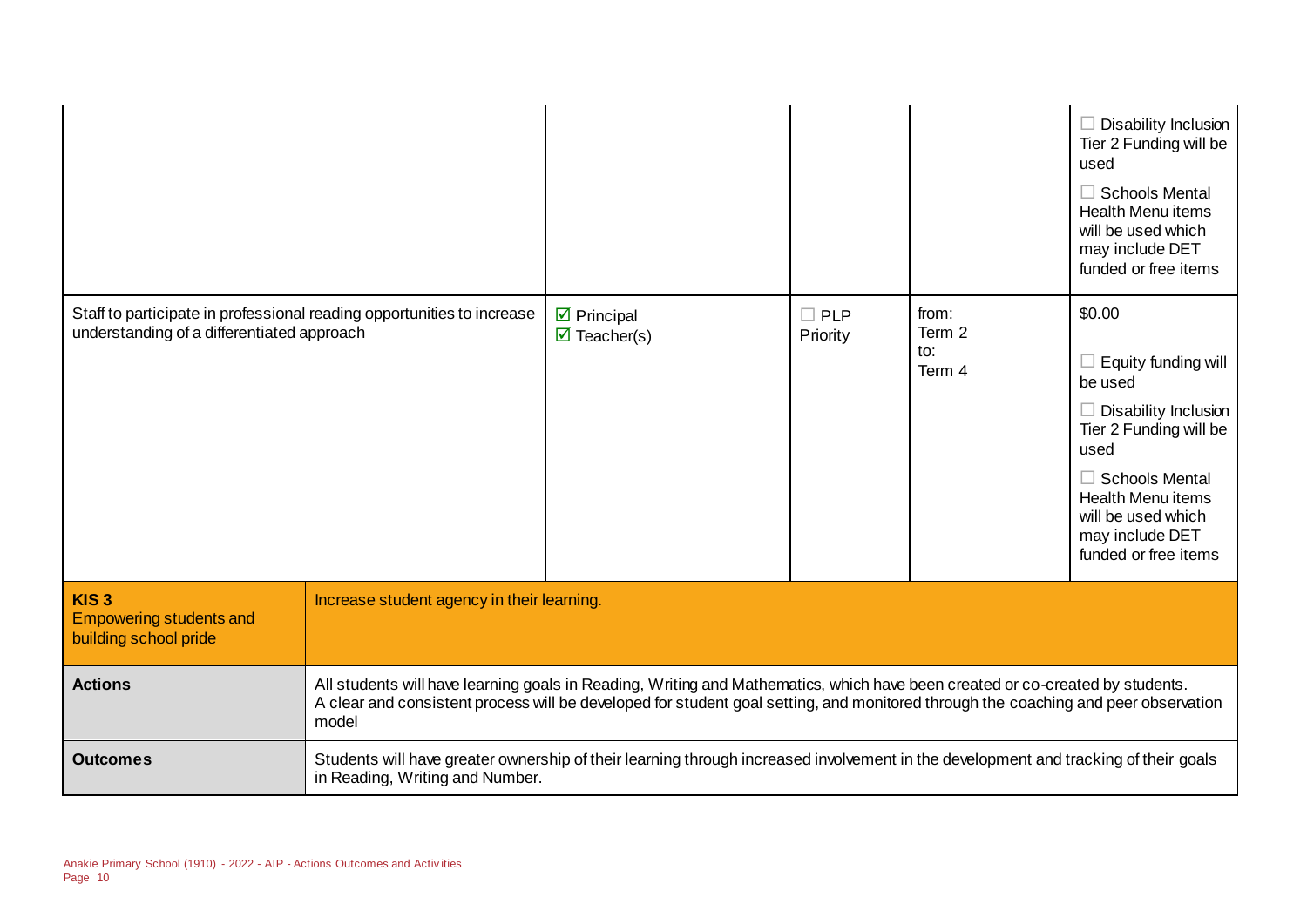|                                                                                                    | Students will be able to articulate their learning goals and what they need to do to achieve these.<br>Teachers will ensure a gradual release of responsibility model. |                                                                                                                                                                                                                              |                                 |                                  |                                                                                                                                                                                                                                        |
|----------------------------------------------------------------------------------------------------|------------------------------------------------------------------------------------------------------------------------------------------------------------------------|------------------------------------------------------------------------------------------------------------------------------------------------------------------------------------------------------------------------------|---------------------------------|----------------------------------|----------------------------------------------------------------------------------------------------------------------------------------------------------------------------------------------------------------------------------------|
| <b>Success Indicators</b>                                                                          |                                                                                                                                                                        | All students will be able to follow a proforma to construct/co-construct their learning goals in 3 key curriculum areas.<br>Teacher judgement and school based assessments will be used to measure the success of this goal. |                                 |                                  |                                                                                                                                                                                                                                        |
| <b>Activities and Milestones</b>                                                                   |                                                                                                                                                                        | <b>People Responsible</b>                                                                                                                                                                                                    | Is this a PL<br><b>Priority</b> | When                             | <b>Funding Streams</b>                                                                                                                                                                                                                 |
| Review current goal setting process.                                                               |                                                                                                                                                                        | $\triangleright$ Principal<br>$\overline{\mathbf{z}}$ Teacher(s)                                                                                                                                                             | $\square$ PLP<br>Priority       | from:<br>Term 1<br>to:<br>Term 4 | \$0.00<br>$\Box$ Equity funding will<br>be used<br>$\Box$ Disability Inclusion<br>Tier 2 Funding will be<br>used<br>$\Box$ Schools Mental<br><b>Health Menu items</b><br>will be used which<br>may include DET<br>funded or free items |
| Development of student friendly proforma to support the goal<br>setting component of conferencing. |                                                                                                                                                                        | $\triangleright$ Principal<br>$\overline{\mathbf{z}}$ Teacher(s)                                                                                                                                                             | $\square$ PLP<br>Priority       | from:<br>Term 1<br>to:<br>Term 4 | \$0.00<br>$\Box$ Equity funding will<br>be used<br>$\Box$ Disability Inclusion<br>Tier 2 Funding will be<br>used<br>$\Box$ Schools Mental<br><b>Health Menu items</b><br>will be used which                                            |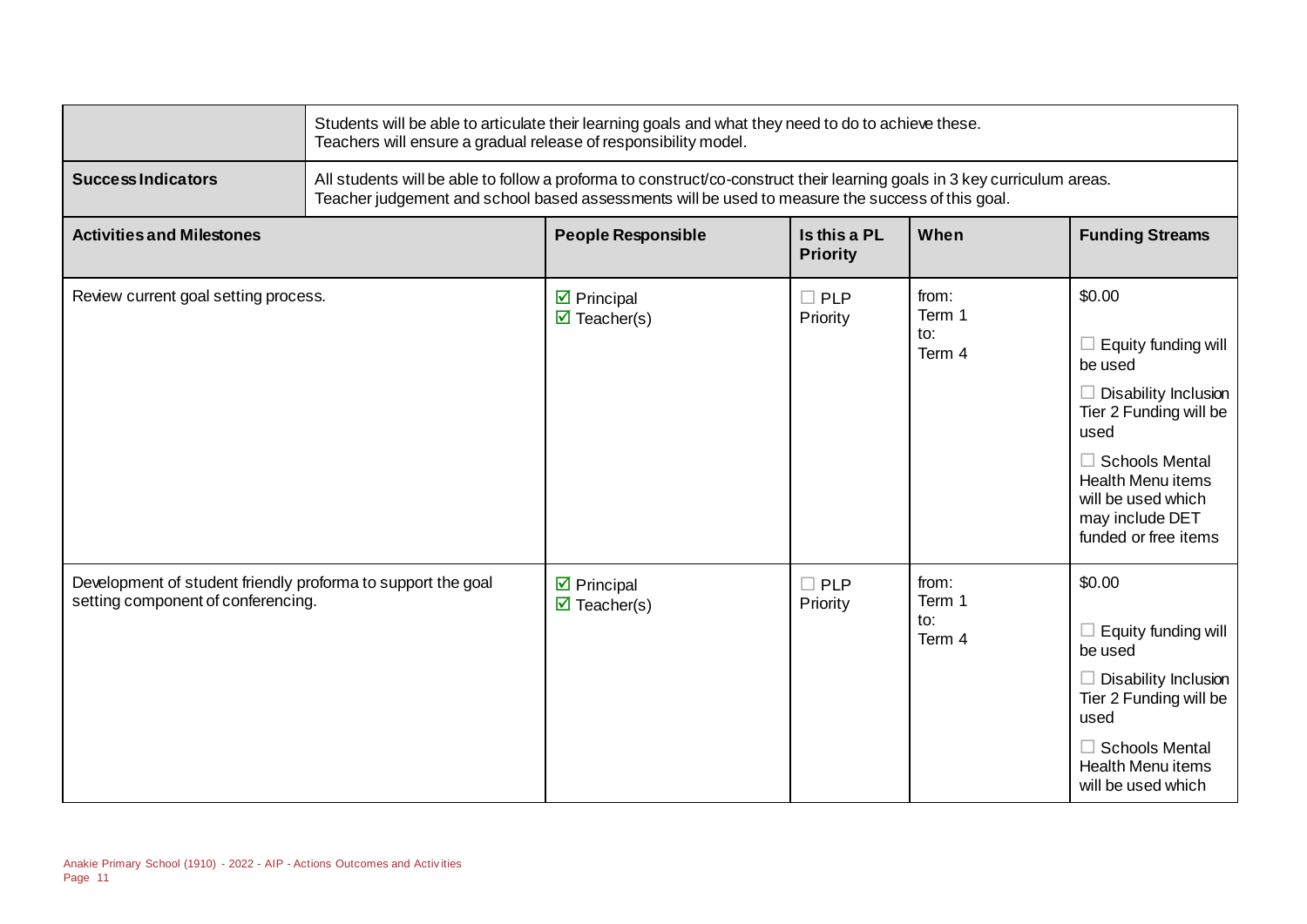|                                                                                                                                                                                                                       |                                                                                                                                                                                                                     |                                                                  |                        |                                  | may include DET<br>funded or free items                                                                                                                                                                                                             |
|-----------------------------------------------------------------------------------------------------------------------------------------------------------------------------------------------------------------------|---------------------------------------------------------------------------------------------------------------------------------------------------------------------------------------------------------------------|------------------------------------------------------------------|------------------------|----------------------------------|-----------------------------------------------------------------------------------------------------------------------------------------------------------------------------------------------------------------------------------------------------|
| Refine conferencing framework to support students to have a<br>strong understanding of their learning and how to select learning<br>goals, supported through the school's coaching and peer<br>observation processes. |                                                                                                                                                                                                                     | $\triangleright$ Principal<br>$\overline{\mathbf{M}}$ Teacher(s) | $\Box$ PLP<br>Priority | from:<br>Term 2<br>to:<br>Term 4 | \$2,000.00<br>$\triangledown$ Equity funding will<br>be used<br>$\Box$ Disability Inclusion<br>Tier 2 Funding will be<br>used<br>$\Box$ Schools Mental<br><b>Health Menu items</b><br>will be used which<br>may include DET<br>funded or free items |
| Goal 3                                                                                                                                                                                                                | To improve student wellbeing and engagement.                                                                                                                                                                        |                                                                  |                        |                                  |                                                                                                                                                                                                                                                     |
| 12 Month Target 3.1                                                                                                                                                                                                   | To increase the percentage of positive responses on the AtoSS factors:<br>Teacher concern from 80% (2021) to 85% (2022)<br>School connectedness from 82% (2021) to 85% (2022)                                       |                                                                  |                        |                                  |                                                                                                                                                                                                                                                     |
| 12 Month Target 3.2                                                                                                                                                                                                   | To decrease the number of students with $10-19.5$ days absence from 28% (2020) to 25% (2022).                                                                                                                       |                                                                  |                        |                                  |                                                                                                                                                                                                                                                     |
| 12 Month Target 3.3                                                                                                                                                                                                   | To increase the percentage of positive responses on the Parent Opinion Survey factors Positive Transitions from 57% (2020) to 65%<br>(2022).                                                                        |                                                                  |                        |                                  |                                                                                                                                                                                                                                                     |
| KIS <sub>1</sub><br><b>Health and wellbeing</b>                                                                                                                                                                       | Embed Disability and Inclusion initiative.                                                                                                                                                                          |                                                                  |                        |                                  |                                                                                                                                                                                                                                                     |
| <b>Actions</b>                                                                                                                                                                                                        | Establish a whole school plan to communicate and develop staff and parent understanding of disability inclusion.<br>Develop a coordinated plan to transition all students on the PSD to Disability Profile in 2022. |                                                                  |                        |                                  |                                                                                                                                                                                                                                                     |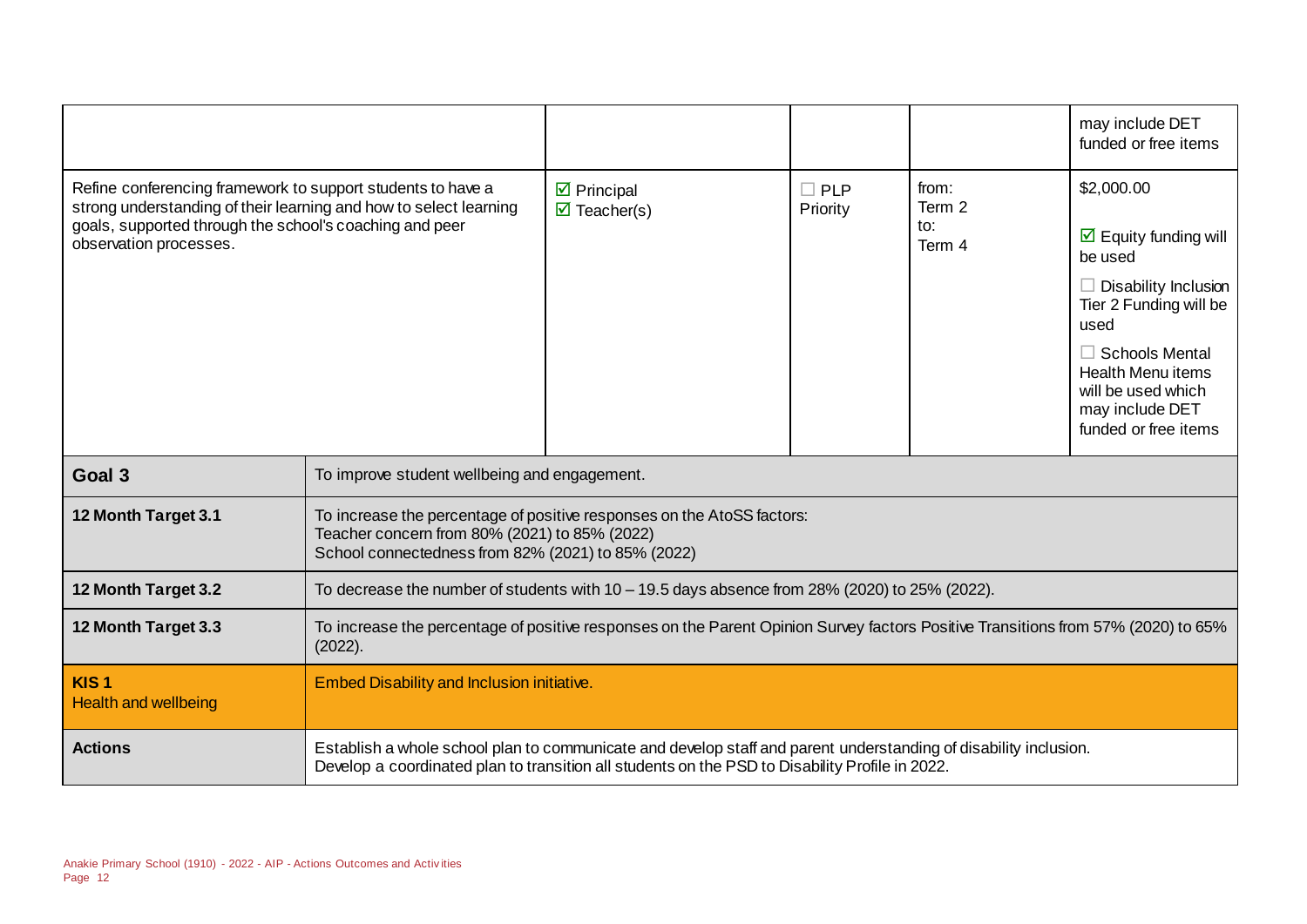| <b>Outcomes</b>                                                                                             | All staff have a solid understanding of the intent of Disability Inclusion, and have a strong commitment to using inclusive practices in<br>their classrooms.<br>Inclusive practice excellence is regularly shared between staff and used in the PLC Inquiry Cycle. |                                                                                                                                  |                                 |                                  |                                                                                                                                                                                                                                                             |
|-------------------------------------------------------------------------------------------------------------|---------------------------------------------------------------------------------------------------------------------------------------------------------------------------------------------------------------------------------------------------------------------|----------------------------------------------------------------------------------------------------------------------------------|---------------------------------|----------------------------------|-------------------------------------------------------------------------------------------------------------------------------------------------------------------------------------------------------------------------------------------------------------|
| <b>Success Indicators</b>                                                                                   | other 'at risk' students included in NCCD data.                                                                                                                                                                                                                     | Students on the Program for Students with Disabilities will have profiles developed, and the process will commence to transition |                                 |                                  |                                                                                                                                                                                                                                                             |
| <b>Activities and Milestones</b>                                                                            |                                                                                                                                                                                                                                                                     | <b>People Responsible</b>                                                                                                        | Is this a PL<br><b>Priority</b> | When                             | <b>Funding Streams</b>                                                                                                                                                                                                                                      |
| Distribute information about Disability Inclusion to all staff and<br>families within the school community. |                                                                                                                                                                                                                                                                     | $\overline{\Box}$ All Staff<br>$\triangleright$ Principal                                                                        | $\square$ PLP<br>Priority       | from:<br>Term 2<br>to:<br>Term 4 | \$1,200.00<br>$\Box$ Equity funding will<br>be used<br>$\overline{\mathbf{y}}$ Disability Inclusion<br>Tier 2 Funding will be<br>used<br>$\Box$ Schools Mental<br><b>Health Menu items</b><br>will be used which<br>may include DET<br>funded or free items |
| Develop a coordinated plan to transition all students on the PSD to<br>Disability Inclusion Profiles.       |                                                                                                                                                                                                                                                                     | $\triangleright$ Principal<br>$\triangledown$ Teacher(s)                                                                         | $\Box$ PLP<br>Priority          | from:<br>Term 2<br>to:<br>Term 4 | \$5,000.00<br>$\Box$ Equity funding will<br>be used<br>$\triangleright$ Disability Inclusion<br>Tier 2 Funding will be<br>used<br>$\Box$ Schools Mental<br><b>Health Menu items</b><br>will be used which                                                   |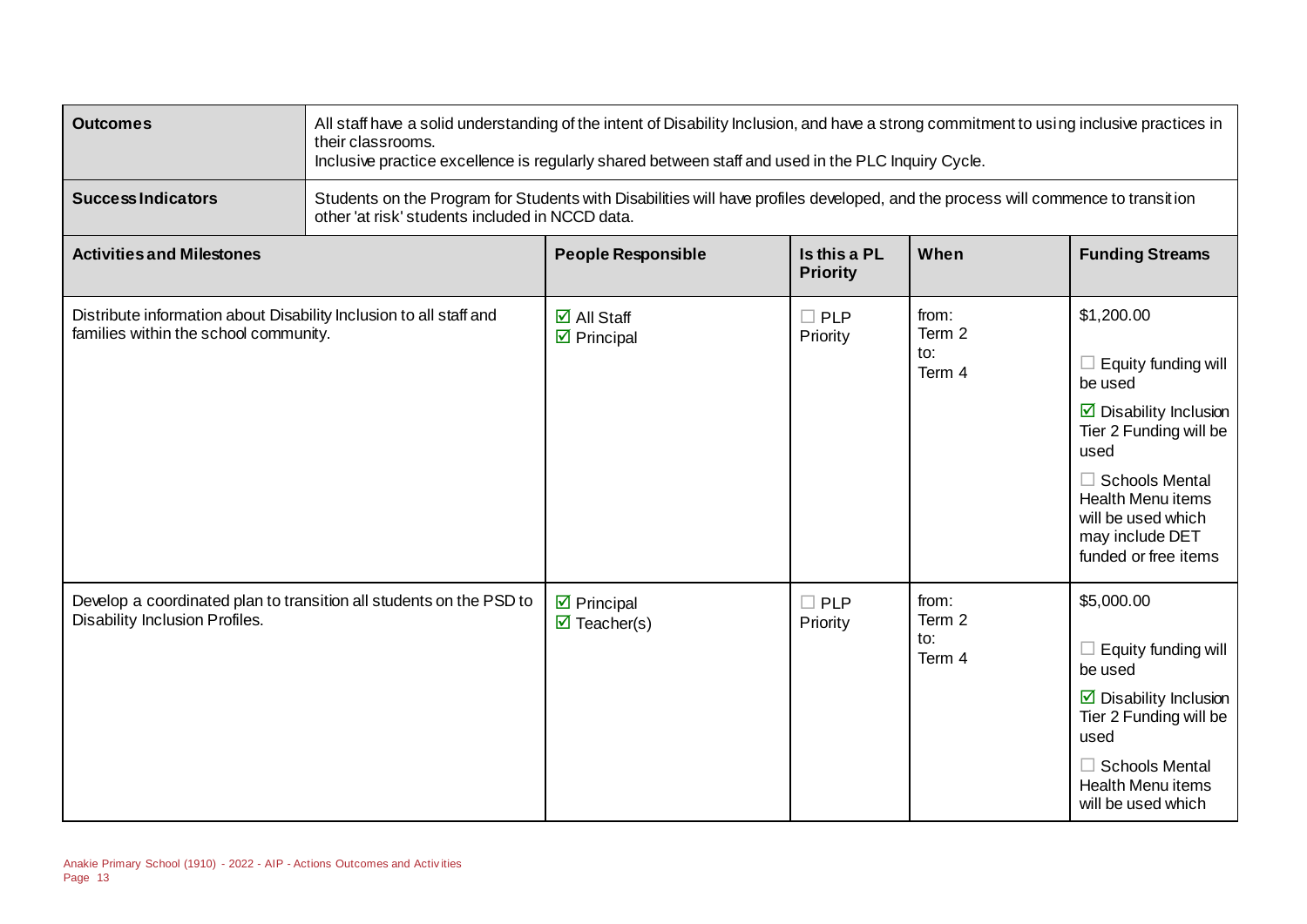|                                                                               |                                                                                                                                                                                                                                                                                                                                                                                                                    |                                                             |                          |                                  | may include DET<br>funded or free items                                                                                                                                                                                                       |
|-------------------------------------------------------------------------------|--------------------------------------------------------------------------------------------------------------------------------------------------------------------------------------------------------------------------------------------------------------------------------------------------------------------------------------------------------------------------------------------------------------------|-------------------------------------------------------------|--------------------------|----------------------------------|-----------------------------------------------------------------------------------------------------------------------------------------------------------------------------------------------------------------------------------------------|
| Inclusive practices to be a part of PLC adjustments for targeted<br>students. |                                                                                                                                                                                                                                                                                                                                                                                                                    | $\boxtimes$ Principal<br>$\overline{\mathbf{z}}$ Teacher(s) | <b>☑</b> PLP<br>Priority | from:<br>Term 3<br>to:<br>Term 4 | \$2,000.00<br>Equity funding will<br>be used<br>$\triangleright$ Disability Inclusion<br>Tier 2 Funding will be<br>used<br>$\Box$ Schools Mental<br><b>Health Menu items</b><br>will be used which<br>may include DET<br>funded or free items |
| KIS <sub>2</sub><br><b>Building communities</b>                               | Enhance community connections.                                                                                                                                                                                                                                                                                                                                                                                     |                                                             |                          |                                  |                                                                                                                                                                                                                                               |
| <b>Actions</b>                                                                | Enhancing community connections will be a focus through the provision of community opportunities to support the school/home<br>partnership.<br>Enrichment opportunities for students with local secondary settings will be sought and implemented.<br>Promoting successful transitions from Kindergarten to school, and primary school to secondary settings.<br>Continued vigilance with attendance expectations. |                                                             |                          |                                  |                                                                                                                                                                                                                                               |
| <b>Outcomes</b>                                                               | Greater connection between the school and home, and school connectedness with the local community.<br>Increased student engagement through extra curricular events and opportunities.<br>Positive parent perceptions regarding transition process and 'readiness' for Anakie students.                                                                                                                             |                                                             |                          |                                  |                                                                                                                                                                                                                                               |
| <b>Success Indicators</b>                                                     | Student Attitudes, Parent Opinion and individual, cohort and whole school attendance data sets will be used to measure the success<br>of this goal.                                                                                                                                                                                                                                                                |                                                             |                          |                                  |                                                                                                                                                                                                                                               |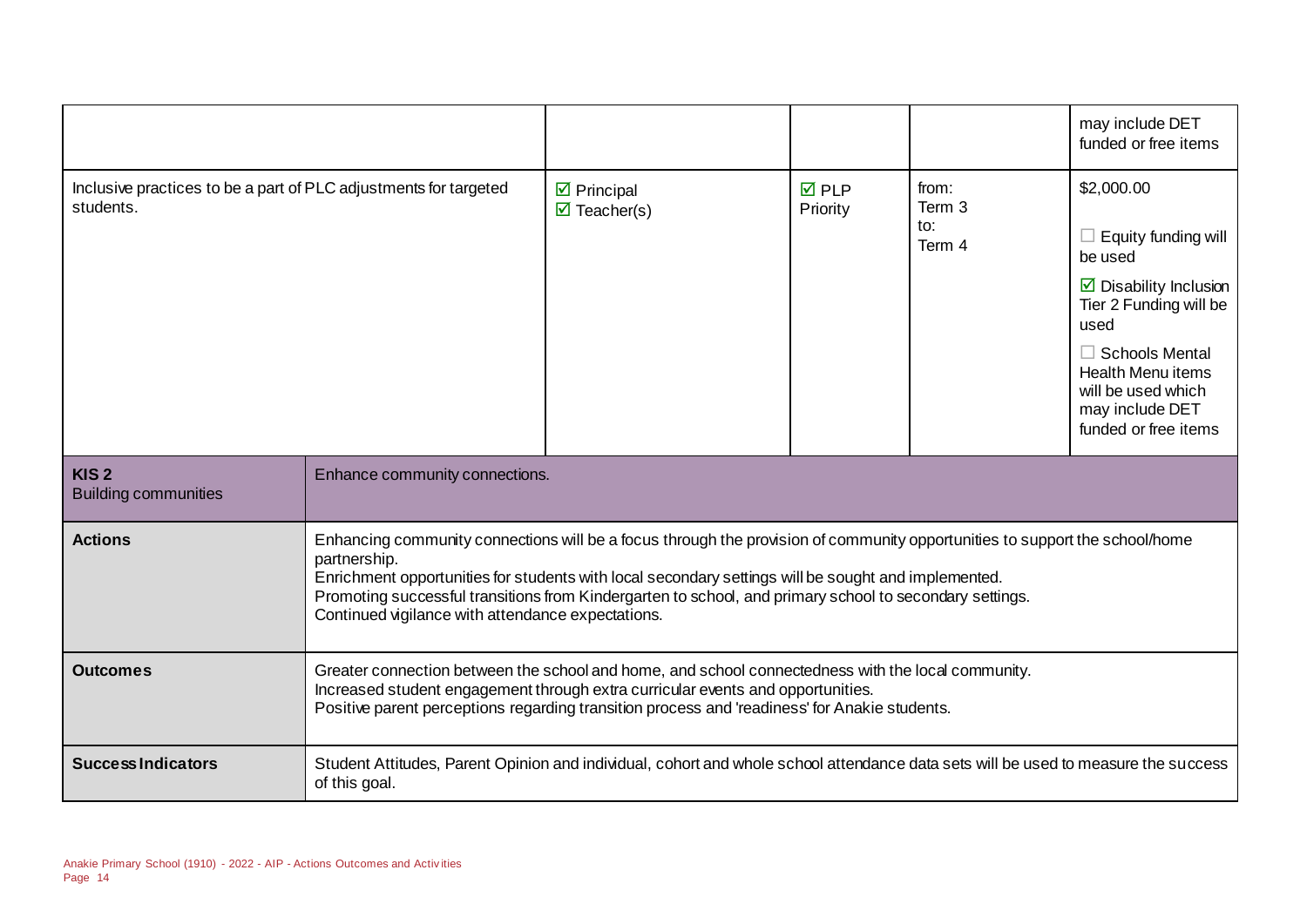| <b>Activities and Milestones</b>                                                                                                 | <b>People Responsible</b>   | Is this a PL<br><b>Priority</b>  | When                             | <b>Funding Streams</b>                                                                                                                                                                                                   |
|----------------------------------------------------------------------------------------------------------------------------------|-----------------------------|----------------------------------|----------------------------------|--------------------------------------------------------------------------------------------------------------------------------------------------------------------------------------------------------------------------|
| Ongoing communications to inform the school community of<br>secondary school success from past Anakie Primary School<br>students | $\overline{\Box}$ All Staff | <b>PLP</b><br>$\Box$<br>Priority | from:<br>Term 1<br>to:<br>Term 4 | \$0.00<br>Equity funding will<br>be used<br>Disability Inclusion<br>Tier 2 Funding will be<br>used<br><b>Schools Mental</b><br><b>Health Menu items</b><br>will be used which<br>may include DET<br>funded or free items |
| At least 2 community/parent forums to be offered each term to<br>promote the school or in support of the community               | $\boxdot$ All Staff         | $\Box$ PLP<br>Priority           | from:<br>Term 1<br>to:<br>Term 4 | \$0.00<br>Equity funding will<br>be used<br>Disability Inclusion<br>Tier 2 Funding will be<br>used<br><b>Schools Mental</b><br><b>Health Menu items</b><br>will be used which<br>may include DET<br>funded or free items |
| Actively seek and participate in enrichment opportunities provided<br>by local secondary school settings                         | $\boxtimes$ All Staff       | $\Box$ PLP<br>Priority           | from:<br>Term 1                  | \$0.00                                                                                                                                                                                                                   |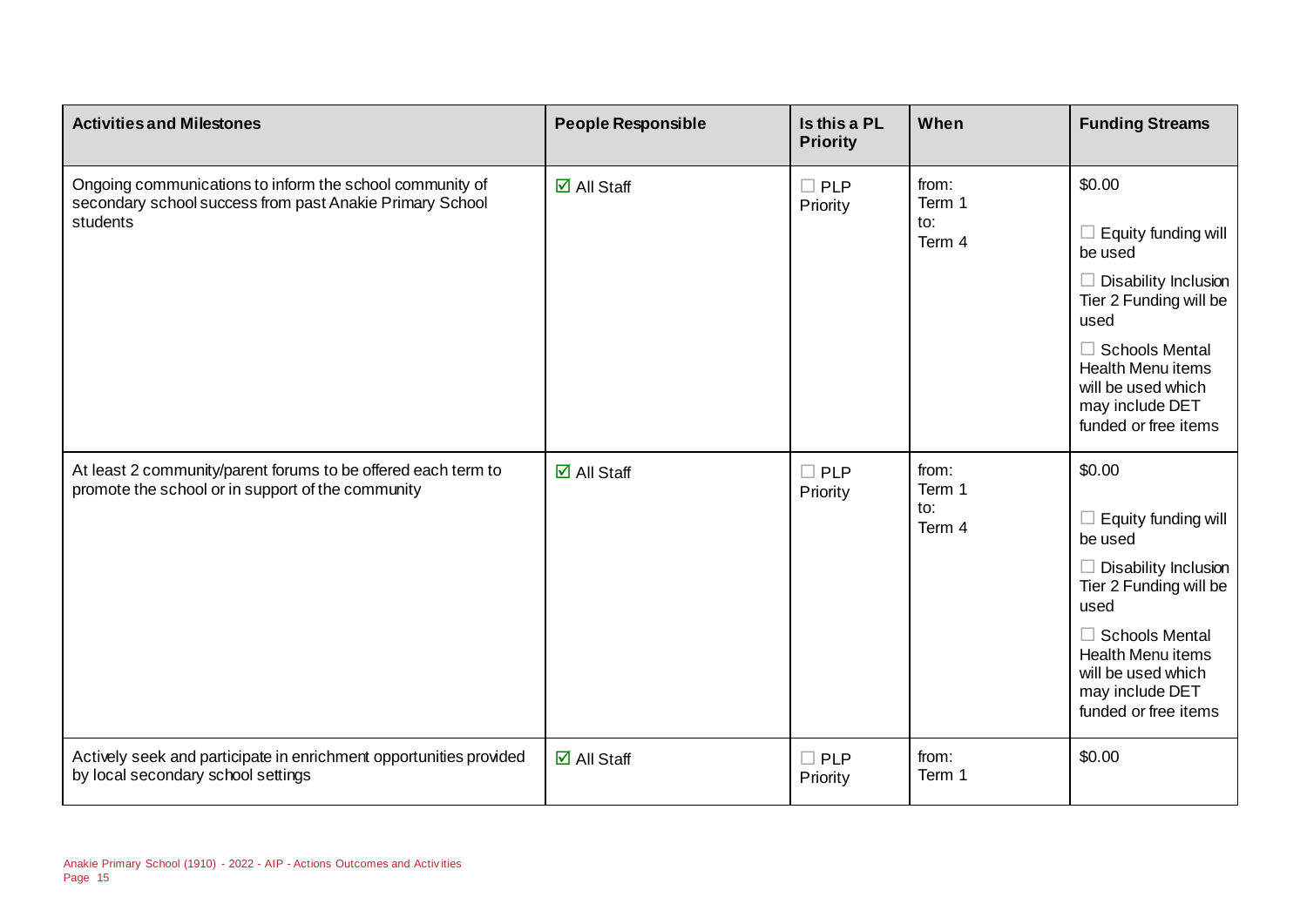|                                                                                                                                                                                                        |                             |                        | to:<br>Term 4                    | Equity funding will<br>be used<br>Disability Inclusion<br>Tier 2 Funding will be<br>used<br><b>Schools Mental</b><br><b>Health Menu items</b><br>will be used which<br>may include DET<br>funded or free items           |
|--------------------------------------------------------------------------------------------------------------------------------------------------------------------------------------------------------|-----------------------------|------------------------|----------------------------------|--------------------------------------------------------------------------------------------------------------------------------------------------------------------------------------------------------------------------|
| Vigilance with attendance data displays, communications regarding<br>the importance of regular school attendance, individual attendance<br>plans, celebrating and acknowledging good attendance rates. | $\overline{\Box}$ All Staff | $\Box$ PLP<br>Priority | from:<br>Term 1<br>to:<br>Term 4 | \$0.00<br>Equity funding will<br>be used<br>Disability Inclusion<br>Tier 2 Funding will be<br>used<br><b>Schools Mental</b><br><b>Health Menu items</b><br>will be used which<br>may include DET<br>funded or free items |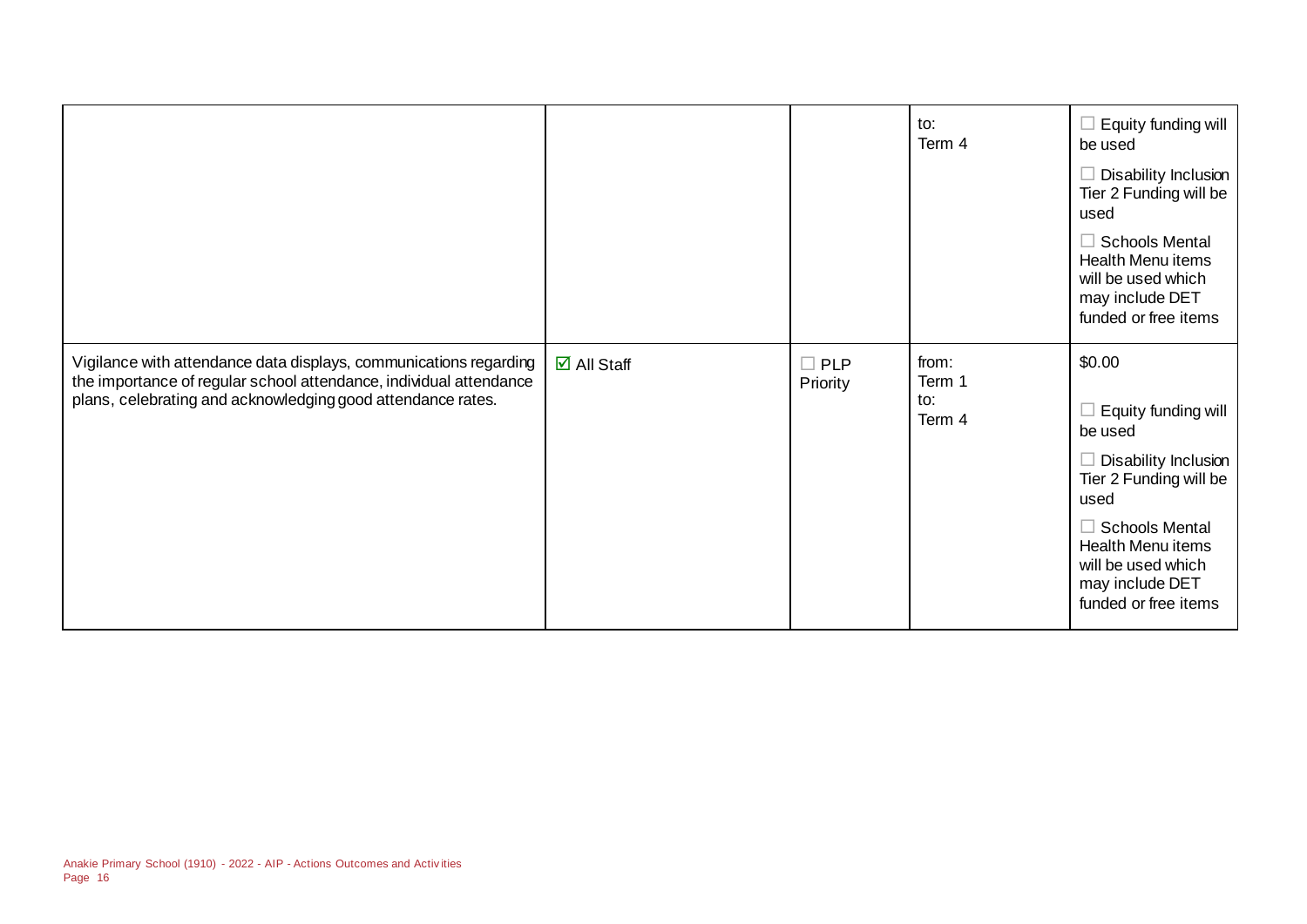### **Funding Planner**

#### Summary of Budget and Allocated Funding

| <b>Summary of Budget</b>            | School's total funding (\$) | Funding Allocated in activities (\$) | Still available/shortfall |
|-------------------------------------|-----------------------------|--------------------------------------|---------------------------|
| <b>Equity Funding</b>               | \$21,471.00                 | \$20,200.00                          | \$1,271.00                |
| Disability Inclusion Tier 2 Funding | \$40,105.00                 | \$10,200.00                          | \$29,905.00               |
| Schools Mental Health Fund and Menu | \$25,000.00                 | \$25,000.00                          | \$0.00                    |
| <b>Total</b>                        | \$86,576.00                 | \$55,400.00                          | \$31,176.00               |

#### Activities and Milestones – Total Budget

| <b>Activities and Milestones</b>                                                                                                                                                                                      | <b>Budget</b> |
|-----------------------------------------------------------------------------------------------------------------------------------------------------------------------------------------------------------------------|---------------|
| Implementation of Literacy Extension program                                                                                                                                                                          | \$8,000.00    |
| Classroom audits undertaken to identify environmental<br>supports to enhance student mental health and wellbeing                                                                                                      | \$2,000.00    |
| Participation in Berry Street Education Model professional<br>learning in collaboration with other small schools, followed<br>by implementation of the model                                                          | \$25,000.00   |
| School Participation in PLC Initiative                                                                                                                                                                                | \$2,000.00    |
| Ongoing professional learning reflecting PLC pedagogy                                                                                                                                                                 | \$2,000.00    |
| Coaching and Peer Observation processes to reflect<br>differentiated approach to teaching and learning                                                                                                                | \$7,000.00    |
| Refine conferencing framework to support students to have<br>a strong understanding of their learning and how to select<br>learning goals, supported through the school's coaching<br>and peer observation processes. | \$2,000.00    |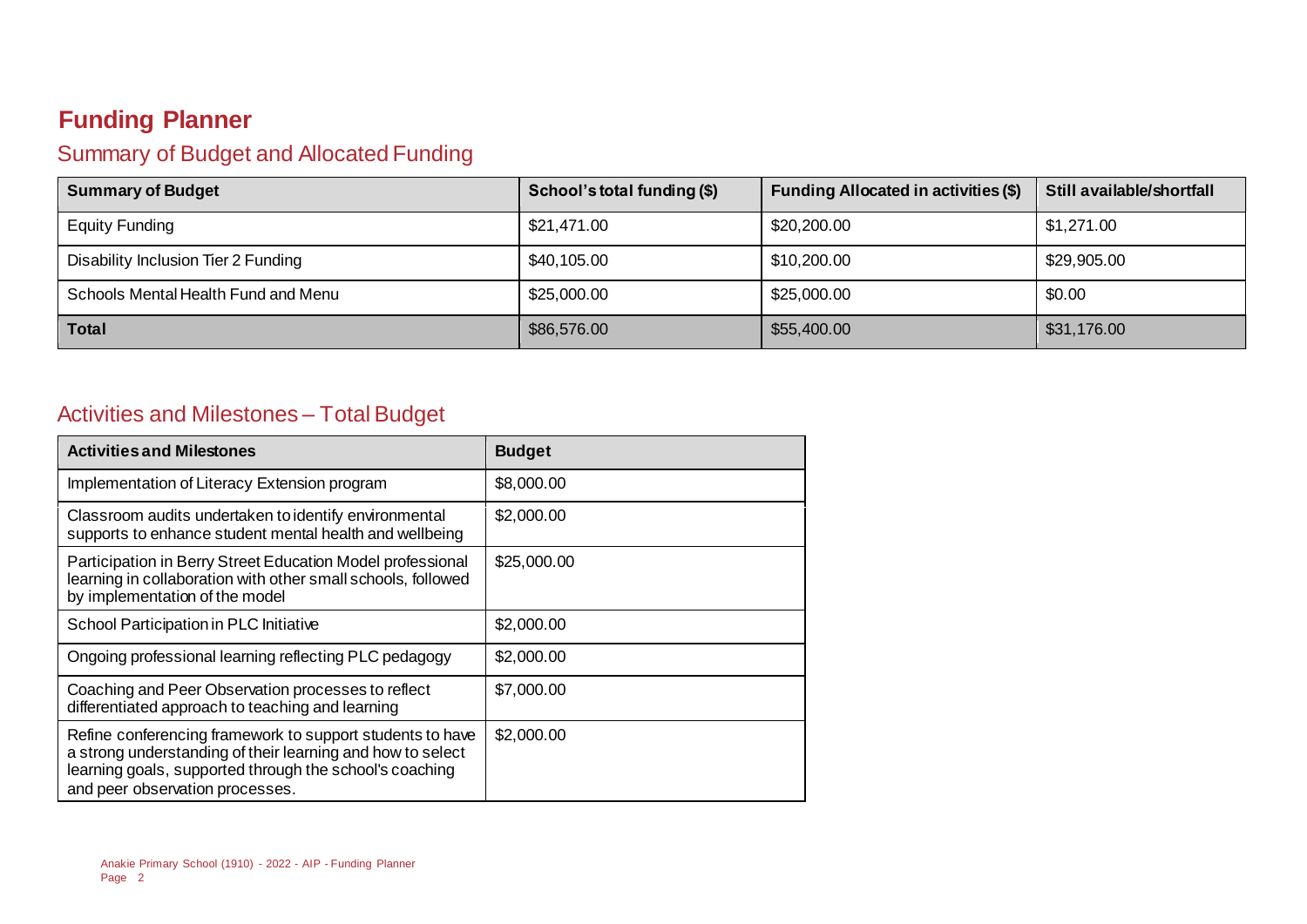| Distribute information about Disability Inclusion to all staff<br>and families within the school community. | \$1,200.00  |
|-------------------------------------------------------------------------------------------------------------|-------------|
| Develop a coordinated plan to transition all students on the<br>PSD to Disability Inclusion Profiles.       | \$5,000.00  |
| Inclusive practices to be a part of PLC adjustments for<br>targeted students.                               | \$2,000.00  |
| <b>Totals</b>                                                                                               | \$56,200.00 |

### Activities and Milestones - Equity Funding

| <b>Activities and Milestones</b>                                                                          | When                             | Funding allocated (\$) | Category                          |
|-----------------------------------------------------------------------------------------------------------|----------------------------------|------------------------|-----------------------------------|
| Implementation of Literacy<br>Extension program                                                           | from:<br>Term 1<br>to:<br>Term 4 | \$8,000.00             | $\boxtimes$ School-based staffing |
| School Participation in PLC<br>Initiative                                                                 | from:<br>Term 2<br>to:<br>Term 4 | \$2,000.00             | $\boxtimes$ CRT                   |
| Ongoing professional learning<br>reflecting PLC pedagogy                                                  | from:<br>Term 2<br>to:<br>Term 4 | \$2,000.00             | $\boxtimes$ CRT                   |
| Coaching and Peer Observation<br>processes to reflect differentiated<br>approach to teaching and learning | from:<br>Term 1<br>to:<br>Term 4 | \$7,000.00             | ☑ School-based staffing           |
| Refine conferencing framework to<br>support students to have a strong                                     | from:<br>Term 2                  | \$1,200.00             | $\boxtimes$ School-based staffing |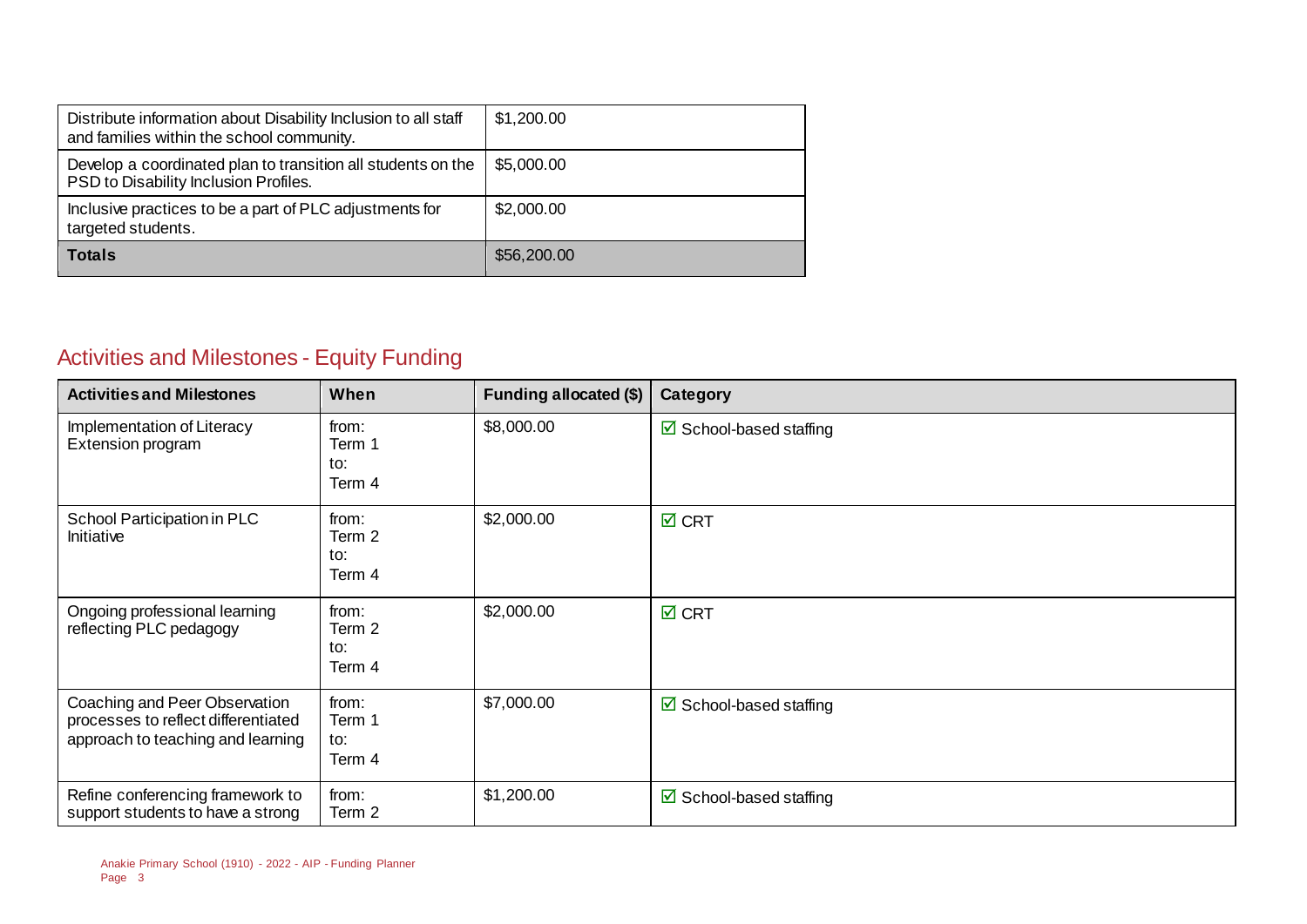| understanding of their learning and $\vert$ to:<br>how to select learning goals,<br>supported through the school's<br>coaching and peer observation<br>processes. | Term 4 |             |  |
|-------------------------------------------------------------------------------------------------------------------------------------------------------------------|--------|-------------|--|
| <b>Totals</b>                                                                                                                                                     |        | \$20,200.00 |  |

#### Activities and Milestones - Disability Inclusion Funding

| <b>Activities and Milestones</b>                                                                                       | When                             | Funding allocated (\$) | Category                                                                                                                                  |
|------------------------------------------------------------------------------------------------------------------------|----------------------------------|------------------------|-------------------------------------------------------------------------------------------------------------------------------------------|
| Classroom audits undertaken to<br>identify environmental supports to<br>enhance student mental health and<br>wellbeing | from:<br>Term 1<br>to:<br>Term 3 | \$2,000.00             | $\triangleright$ Education workforces and/or assigning existing school staff to inclusive<br>education duties<br><b>Classroom Teacher</b> |
| Distribute information about<br>Disability Inclusion to all staff and<br>families within the school<br>community.      | from:<br>Term 2<br>to:<br>Term 4 | \$1,200.00             | $\boxtimes$ CRT<br>CRT (to attend school planning)                                                                                        |
| Develop a coordinated plan to<br>transition all students on the PSD<br>to Disability Inclusion Profiles.               | from:<br>Term 2<br>to:<br>Term 4 | \$5,000.00             | $\boxtimes$ CRT<br>CRT (to attend Profile meetings)                                                                                       |
| Inclusive practices to be a part of<br>PLC adjustments for targeted<br>students.                                       | from:<br>Term 3<br>to:<br>Term 4 | \$2,000.00             | $\triangleright$ Professional learning for school-based staff<br><b>Teachers</b>                                                          |
| <b>Totals</b>                                                                                                          |                                  | \$10,200.00            |                                                                                                                                           |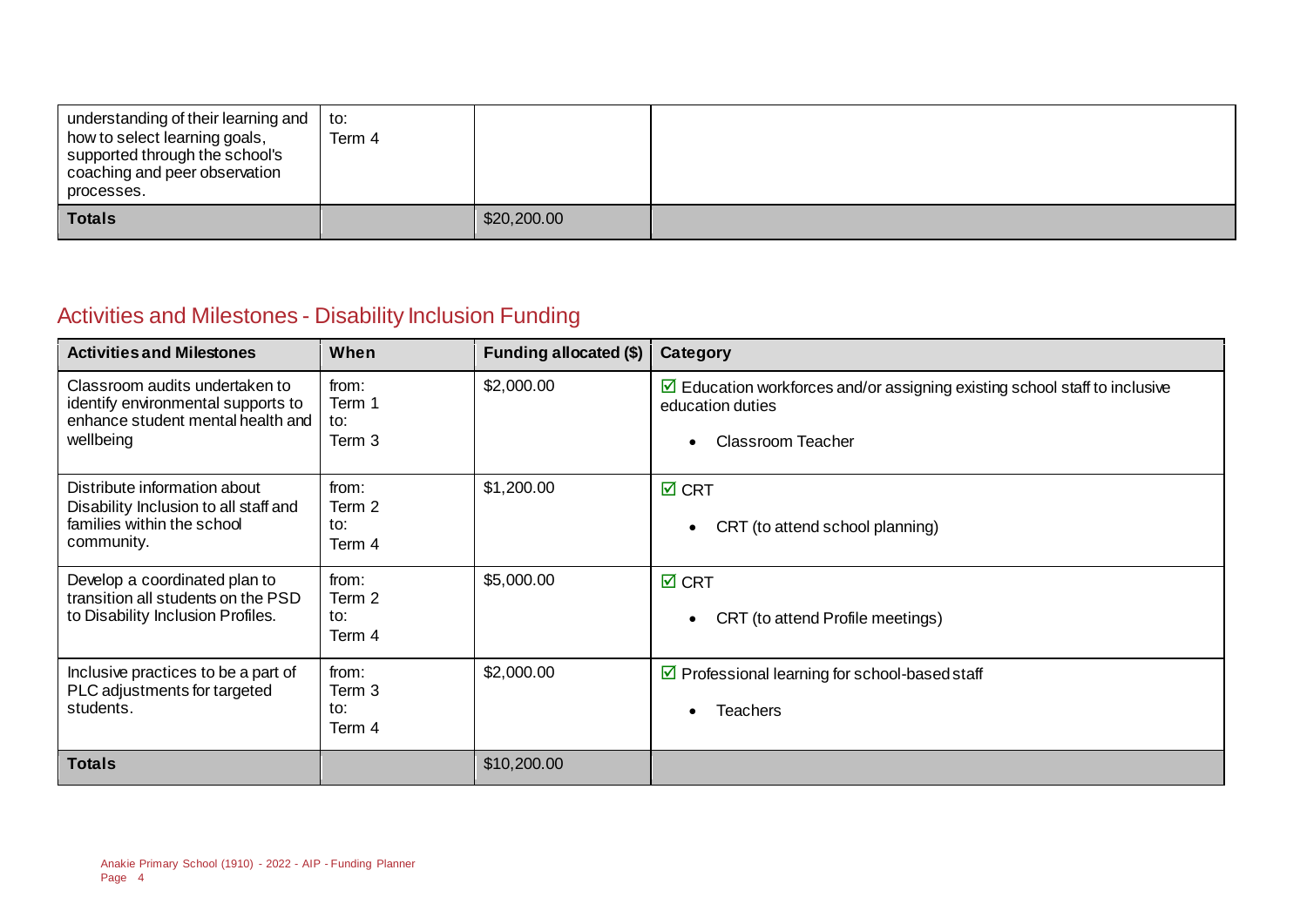#### Activities and Milestones - Schools Mental Health Fund and Menu

| <b>Activities and Milestones</b>                                                                                                                                                 | When                             | Funding allocated (\$) | Category                                                                                                                                                                                        |
|----------------------------------------------------------------------------------------------------------------------------------------------------------------------------------|----------------------------------|------------------------|-------------------------------------------------------------------------------------------------------------------------------------------------------------------------------------------------|
| <b>Participation in Berry Street</b><br><b>Education Model professional</b><br>learning in collaboration with other<br>small schools, followed by<br>implementation of the model | from:<br>Term 3<br>to:<br>Term 4 | \$25,000.00            | $\triangleright$ Tier 1/Category: Whole school approach to positive mental health<br>This activity will use Mental Health Menu programs<br>Positive education<br>$\circ$<br><b>Berry Street</b> |
| <b>Totals</b>                                                                                                                                                                    |                                  | \$25,000.00            |                                                                                                                                                                                                 |

#### Additional Funding Planner – Total Budget

| <b>Activities and Milestones</b> | <b>Budget</b> |
|----------------------------------|---------------|
| <b>Totals</b>                    | \$0.00        |

#### Additional Funding Planner – Equity Funding

| <b>Activities and Milestones</b> | When | Funding allocated $(\$)$   Category |  |
|----------------------------------|------|-------------------------------------|--|
| <b>Totals</b>                    |      | \$0.00                              |  |

#### Additional Funding Planner – Disability Inclusion Funding

| <b>Activities and Milestones</b> | When | Funding allocated $(\$)$   Category |  |
|----------------------------------|------|-------------------------------------|--|
| Totals                           |      | \$0.00                              |  |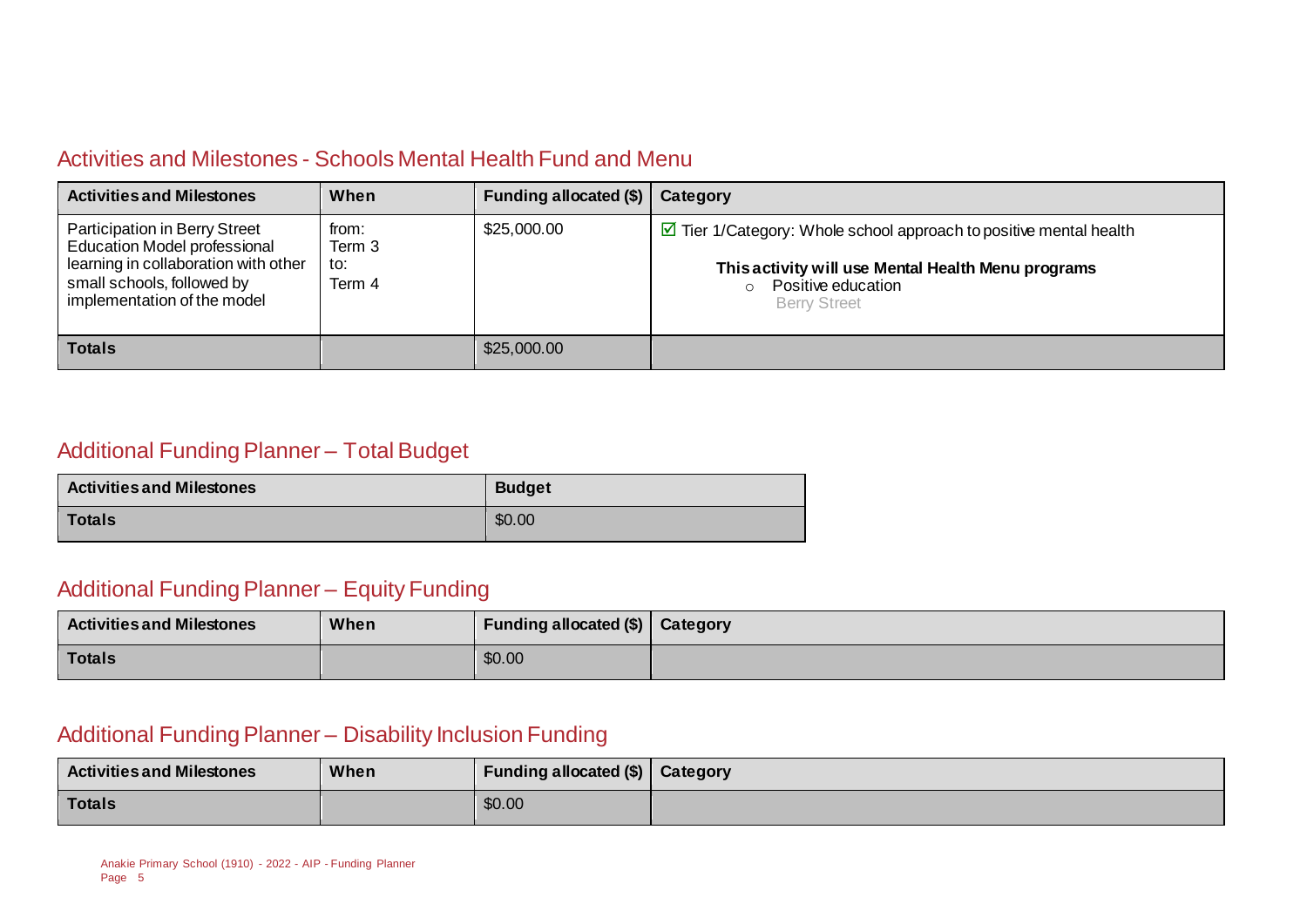#### Additional Funding Planner – Schools Mental Health Fund and Menu

| <b>Activities and Milestones</b> | <b>When</b> | Funding allocated (\$)   Category |  |
|----------------------------------|-------------|-----------------------------------|--|
| <b>Totals</b>                    |             | \$0.00                            |  |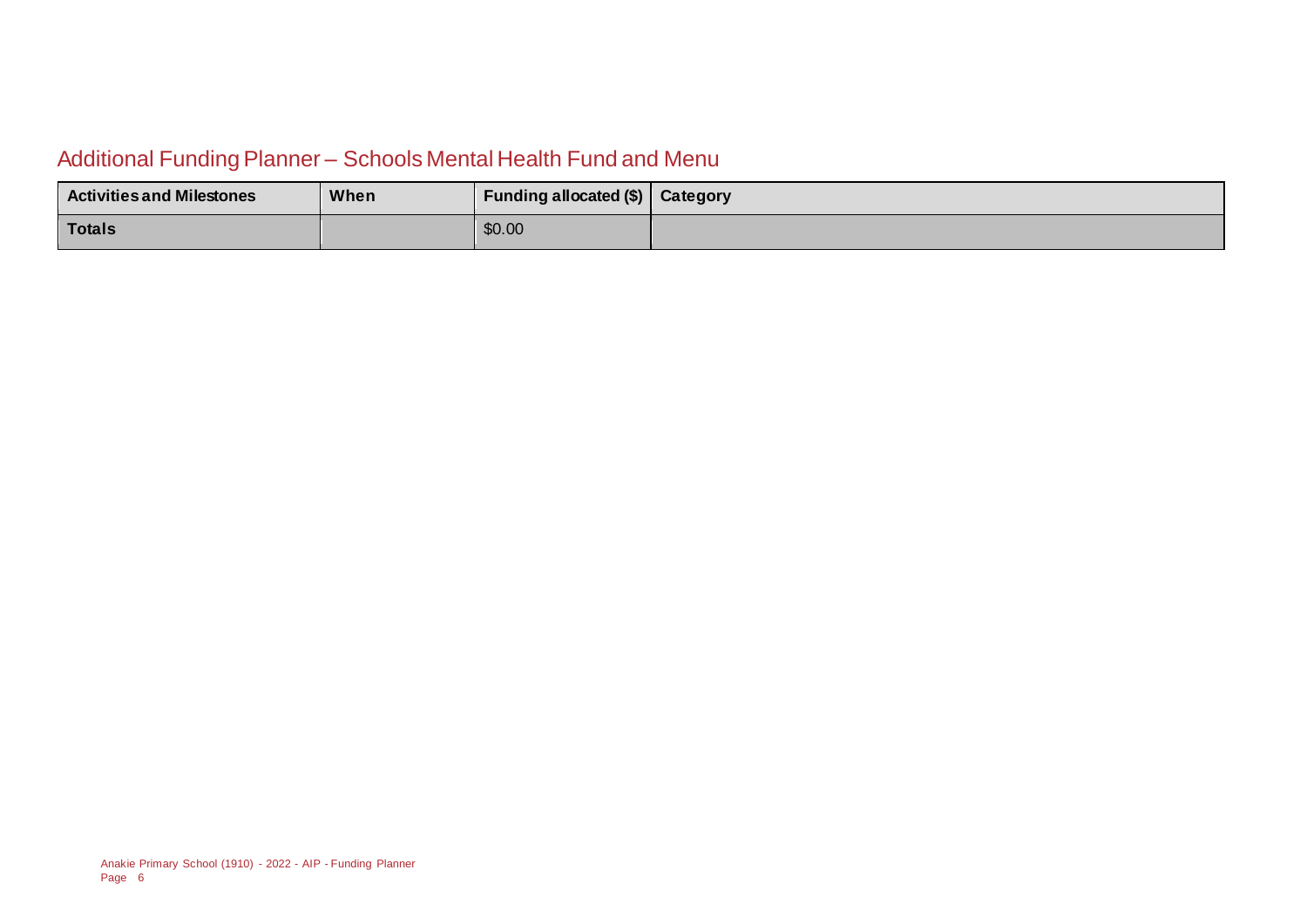### **Professional Learning and Development Plan**

| <b>Professional Learning</b><br><b>Priority</b>                                                                                                                                     | Who                                                              | When                             | <b>Key Professional Learning</b><br><b>Strategies</b>                                                                   | <b>Organisational Structure</b>                                                                                                    | <b>Expertise Accessed</b>                                          | <b>Where</b>                                                                      |
|-------------------------------------------------------------------------------------------------------------------------------------------------------------------------------------|------------------------------------------------------------------|----------------------------------|-------------------------------------------------------------------------------------------------------------------------|------------------------------------------------------------------------------------------------------------------------------------|--------------------------------------------------------------------|-----------------------------------------------------------------------------------|
| Classroom audits undertaken<br>to identify environmental<br>supports to enhance student<br>mental health and wellbeing                                                              | $\triangleright$ Principal<br>$\overline{\mathbf{z}}$ Teacher(s) | from:<br>Term 1<br>to:<br>Term 3 | $\triangledown$ Peer observation<br>including feedback and<br>reflection                                                | ☑ Formal School Meeting /<br><b>Internal Professional</b><br><b>Learning Sessions</b>                                              | $\overline{\mathbf{y}}$ Departmental<br>resources<br>SSS           | $\boxtimes$ On-site                                                               |
| <b>Participation in Berry Street</b><br><b>Education Model professional</b><br>learning in collaboration with<br>other small schools, followed<br>by implementation of the<br>model | $\overline{\Box}$ All Staff                                      | from:<br>Term 3<br>to:<br>Term 4 | $\boxtimes$ Planning<br>$\triangleright$ Preparation                                                                    | ☑ Whole School Pupil<br>Free Day                                                                                                   | $\overline{\boxtimes}$ External consultants<br><b>Berry Street</b> | $\boxtimes$ Off-site<br>Northern<br>Bay<br>College<br>Trade<br>Training<br>Centre |
| School Participation in PLC<br>Initiative                                                                                                                                           | $\triangledown$ Principal<br>$\overline{\mathbf{z}}$ Teacher(s)  | from:<br>Term 2<br>to:<br>Term 4 | $\overline{\mathbf{2}}$ Collaborative<br>Inquiry/Action Research<br>team<br>$\overline{\mathbf{2}}$ Formalised PLC/PLTs | ☑ Formal School Meeting /<br><b>Internal Professional</b><br><b>Learning Sessions</b><br>$\triangledown$ PLC/PLT Meeting           | $\overline{\boxtimes}$ PLC Initiative                              | $\boxdot$ Off-site<br><b>TBC</b>                                                  |
| Ongoing professional<br>learning reflecting PLC<br>pedagogy                                                                                                                         | $\triangleright$ Principal<br>$\overline{\mathbf{z}}$ Teacher(s) | from:<br>Term 2<br>to:<br>Term 4 | $\overline{\mathbf{2}}$ Formalised PLC/PLTs                                                                             | $\boxtimes$ Formal School Meeting /<br><b>Internal Professional</b><br><b>Learning Sessions</b><br>$\triangledown$ PLC/PLT Meeting | $\overline{\boxtimes}$ PLC Initiative                              | $\boxtimes$ On-site                                                               |
| The PLC Initiative will be a<br>foundation for a differentiated<br>approach, and the FISO<br>Improvement Cycle will be<br>used as tool to support<br>fortnightly PLTs.              | $\boxtimes$ Principal<br>$\overline{\mathbf{M}}$ Teacher(s)      | from:<br>Term 2<br>to:<br>Term 4 | $\boxtimes$ Planning<br>$\overline{\mathbf{y}}$ Preparation<br>$\boxtimes$ Formalised PLC/PLTs                          | ☑ Formal School Meeting /<br><b>Internal Professional</b><br><b>Learning Sessions</b><br>$\triangledown$ PLC/PLT Meeting           | $\overline{\boxtimes}$ PLC Initiative                              | $\boxtimes$ On-site                                                               |